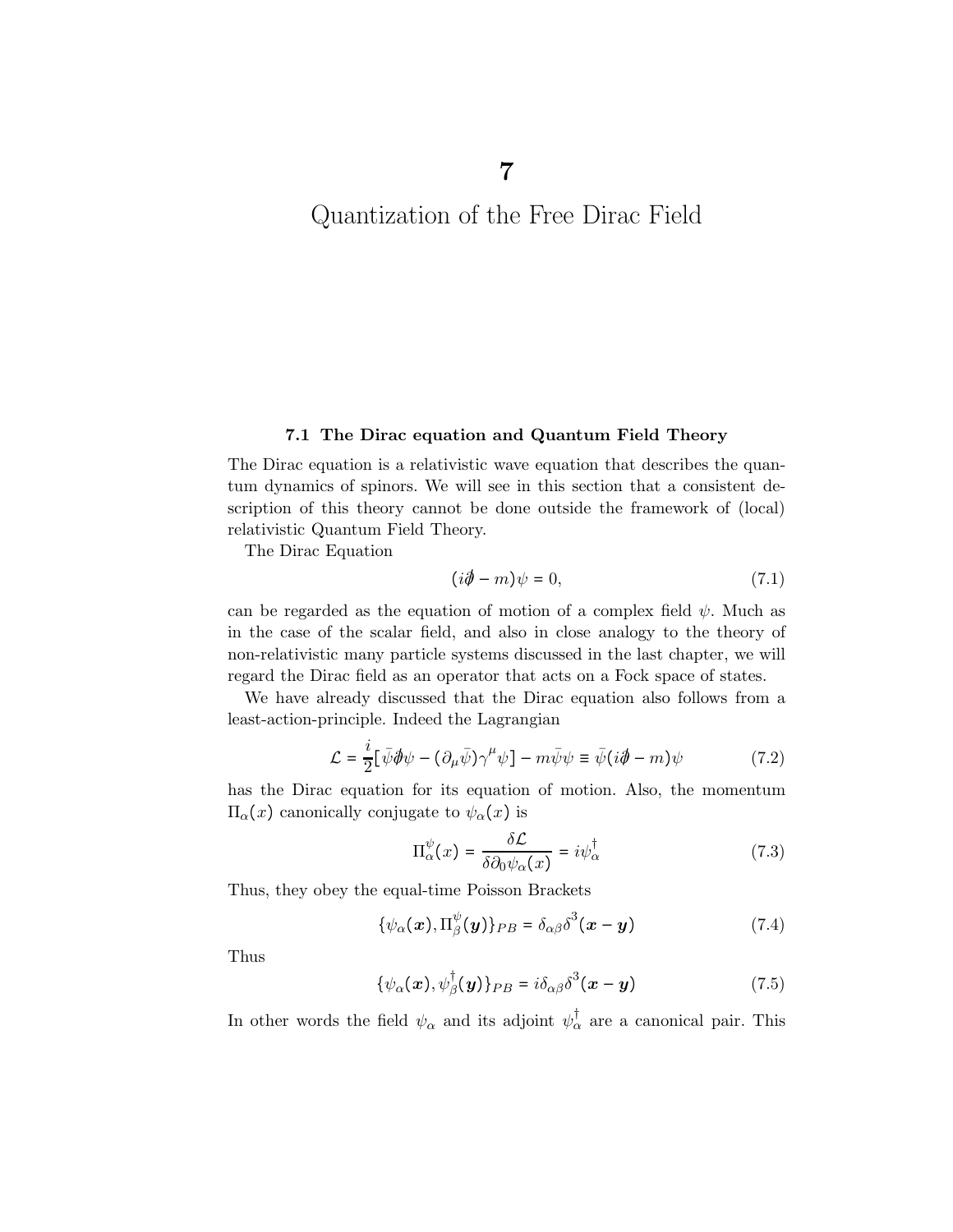result follows from the fact that the Dirac Lagrangian is first order in time derivatives. Notice that the field theory of non-relativistic many-particle systems (for both fermions and bosons) also has a Lagrangian which is first order in time derivatives. We will see that, because of this property, the quantum field theory of both types of systems follows rather similar lines, at least at a formal level. As in the case of the many-particle systems, two types of statistics are available to us: Fermi-Dirac and Bose-Einstein. We will see that only the choice of *Fermi statistics* leads to a physically meaningful theory of the Dirac equation.

The Hamiltonian for the Dirac theory is

$$
H = \int d^3x \,\bar{\psi}_{\alpha}(\boldsymbol{x}) \Big[ -i\boldsymbol{\gamma} \cdot \boldsymbol{\nabla} + m \Big]_{\alpha\beta} \psi_{\beta}(\boldsymbol{x}) \tag{7.6}
$$

where the fields  $\psi(x)$  and  $\bar{\psi} = \psi^{\dagger} \gamma_0$  are operators which act on a Hilbert space to be specified below. Notice that the one-particle operator in Eq. (7.6) is just the one-particle Dirac Hamiltonian obtained if we regard the Dirac Equation as a Schrödinger Equation for spinors. We will leave the issue of their commutation relations (Fermi or Bose) open for the time being. In any event, the equations of motion are independent of that choice (do not depend on the statistics).

In the Heisenberg representation, we find

$$
i\gamma_0 \partial_0 \psi = \left[ \gamma_0 \psi, H \right] = (-i\gamma \cdot \nabla + m)\psi \tag{7.7}
$$

which is just the Dirac equation.

We will solve this equation by means of a Fourier expansion in modes of the form

$$
\psi(x) = \int \frac{d^3 p}{(2\pi)^3} \frac{m}{\omega(p)} \left( \tilde{\psi}_+(p) e^{-ip \cdot x} + \tilde{\psi}_-(p) e^{ip \cdot x} \right) \tag{7.8}
$$

where  $\omega(p)$  is a quantity with units of energy, and which will turn out to be equal to  $p_0 = \sqrt{p^2 + m^2}$ , and  $p \cdot x = p_0 x_0 - p \cdot x$ . In terms of  $\tilde{\psi}_{\pm}(p)$ , the Dirac equation becomes

$$
(p_0\gamma_0 - \gamma \cdot \mathbf{p} \pm m) \tilde{\psi}_{\pm}(p) = 0 \tag{7.9}
$$

In other words,  $\tilde{\psi}_{\pm}(p)$  creates one-particle states with energy  $\pm p_0$ . Let us make the substitution

$$
\tilde{\psi}_{\pm}(p) = (\pm \rlap{/} \rlap{/} \rlap{/}{+} m) \tilde{\phi} \tag{7.10}
$$

We get

$$
(\psi \mp m)(\pm \psi + m)\tilde{\phi} = \pm (p^2 - m^2)\tilde{\phi} = 0
$$
 (7.11)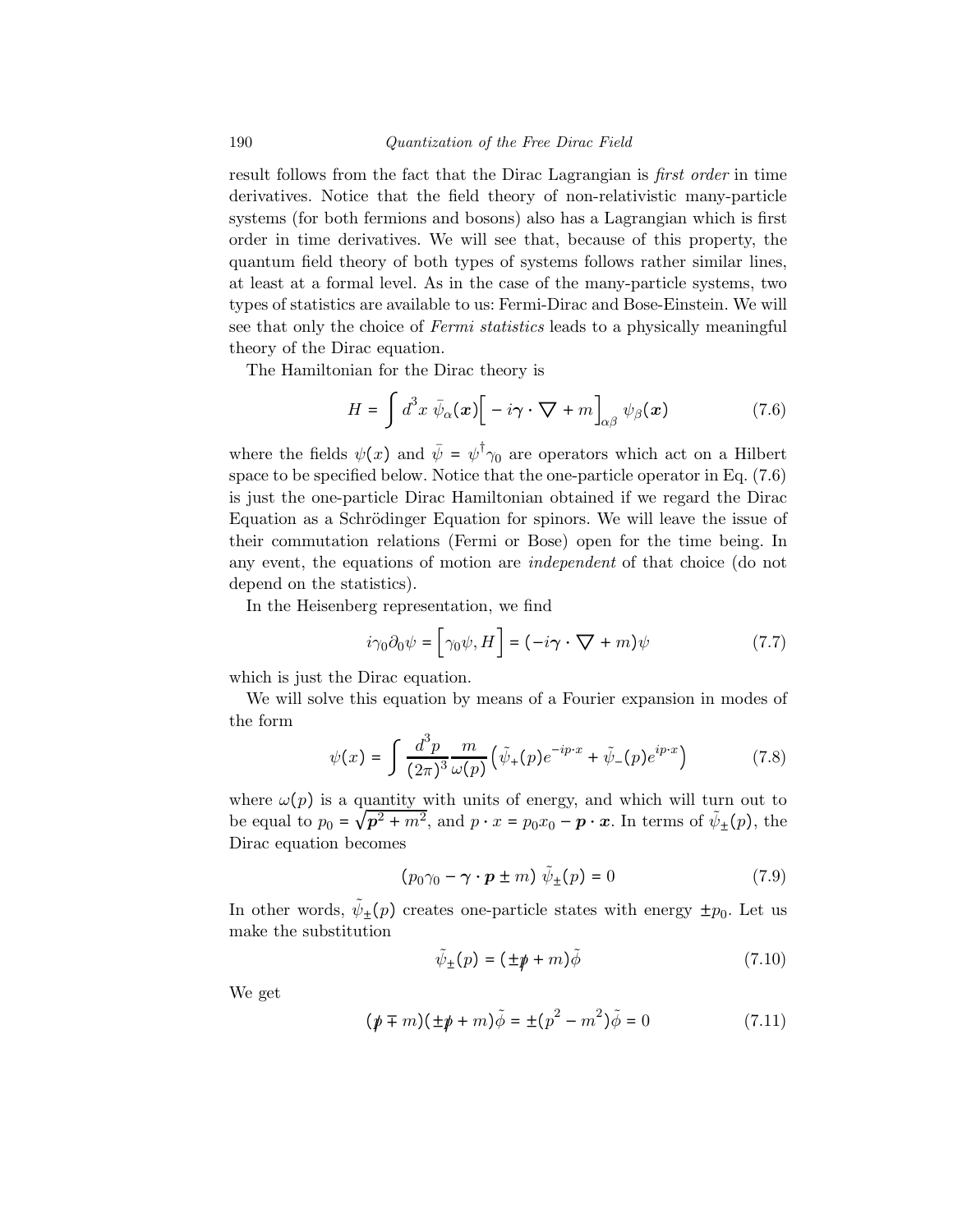This equation has non-trivial solutions only if the mass-shell condition is obeyed

$$
p^2 - m^2 = 0 \tag{7.12}
$$

Thus, we can identify  $p_0 = \omega(p) = \sqrt{p^2 + m^2}$ . At zero momentum these states become

$$
\tilde{\psi}_{\pm}(p_0, \mathbf{p} = 0) = (\pm p_0 \gamma_0 + m)\tilde{\phi} \tag{7.13}
$$

where  $\tilde{\phi}$  is an arbitrary 4-spinor. Let us choose  $\tilde{\phi}$  to be an eigenstate of  $\gamma_0$ . Recall that in the Dirac representation  $\gamma_0$  is diagonal

$$
\gamma_0 = \begin{pmatrix} I & 0 \\ 0 & -I \end{pmatrix} \tag{7.14}
$$

Thus the spinors  $u^{(1)}(m, 0)$  and  $u^{(2)}(m, 0)$ 

$$
u^{(1)}(m, \mathbf{0}) = \begin{pmatrix} 1 \\ 0 \\ 0 \\ 0 \end{pmatrix} \qquad u^{(2)}(m, \mathbf{0}) = \begin{pmatrix} 0 \\ 1 \\ 0 \\ 0 \end{pmatrix} \tag{7.15}
$$

have  $\gamma_0$ -eigenvalue +1

$$
\gamma_0 u^{(i)}(m, \mathbf{0}) = +u^{(\sigma)}(m, \mathbf{0}) \qquad \sigma = 1, 2 \tag{7.16}
$$

and the spinors  $v^{(\sigma)}(m, 0) (\sigma = 1, 2)$ 

$$
v^{(1)}(m, \mathbf{0}) = \begin{pmatrix} 0 \\ 0 \\ 1 \\ 0 \end{pmatrix} \qquad v^{(2)}(m, \mathbf{0}) = \begin{pmatrix} 0 \\ 0 \\ 0 \\ 1 \end{pmatrix} \tag{7.17}
$$

have  $\gamma_0$ -eigenvalue -1,

$$
\gamma_0 v^{(\sigma)}(m, \mathbf{0}) = -v^{(\sigma)}(m, \mathbf{0}) \qquad \sigma = 1, 2 \qquad (7.18)
$$

Let  $\varphi^{(i)}(m,0)$  be the 2-spinors  $(\sigma = 1,2)$ 

$$
\varphi^{(1)} = \begin{pmatrix} 1 \\ 0 \end{pmatrix} \qquad \varphi^{(2)} = \begin{pmatrix} 0 \\ 1 \end{pmatrix} \tag{7.19}
$$

In terms of  $\varphi^{(i)}$  the solutions are

$$
\tilde{\psi}_{+}(p) = u^{(\sigma)}(p) = \frac{(\rlap/v + m)}{\sqrt{2m(p_0 + m)}} u^{(\sigma)}(m, 0) = \begin{pmatrix} \sqrt{\frac{p_0 + m}{2m}} & \varphi^{(\sigma)}(m, 0) \\ \frac{\sigma \cdot p}{\sqrt{2m(p_0 + m)}} & \varphi^{(\sigma)}(m, 0) \end{pmatrix} \tag{7.20}
$$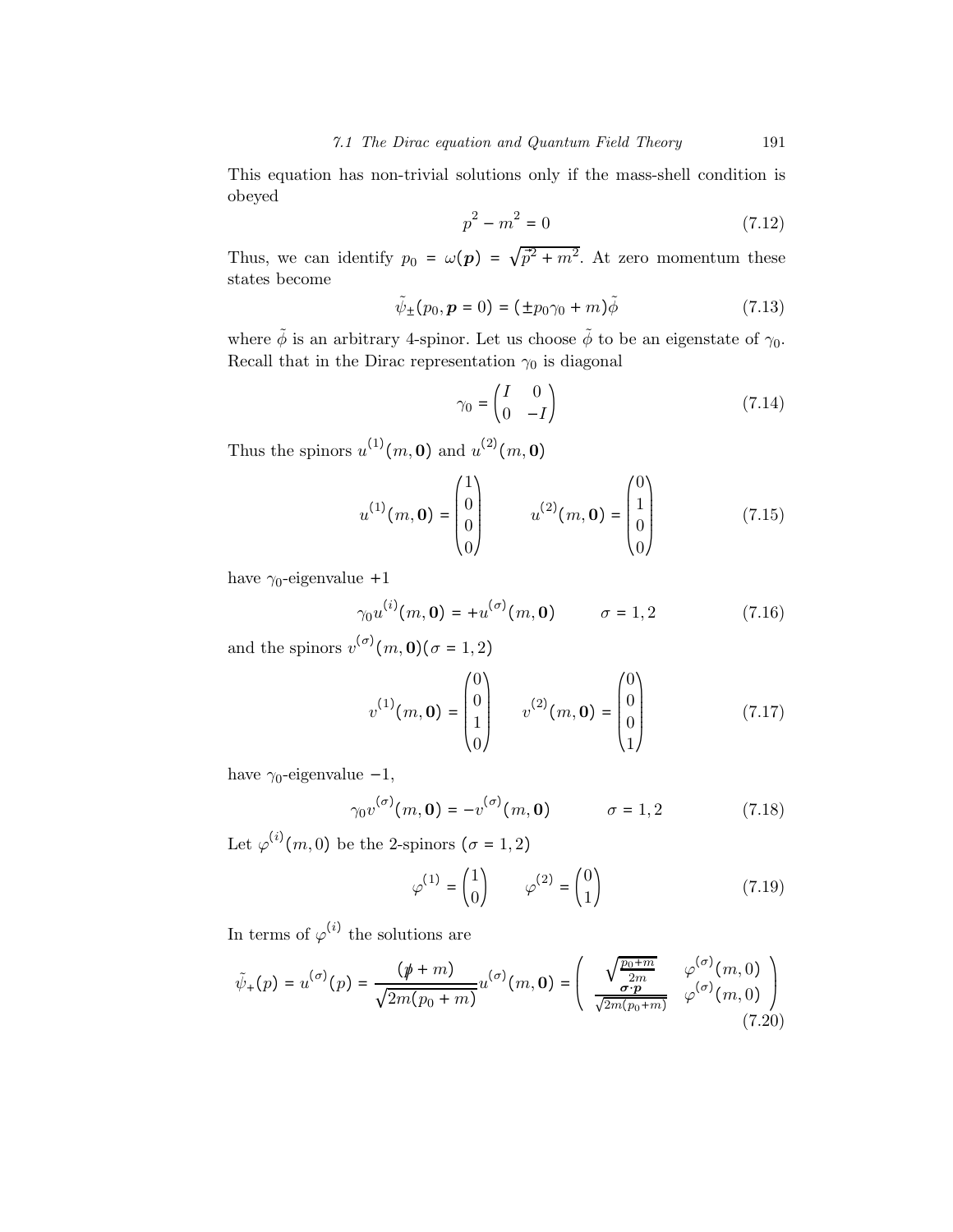and

$$
\tilde{\psi}_{-}(p) = v^{(\sigma)}(p) = \frac{(-\rlap/v + m)}{\sqrt{2m(p_0 + m)}} v^{(\sigma)}(m, 0) = \begin{pmatrix} \frac{\sigma \cdot p}{\sqrt{2m(p_0 + m)}} & \varphi^{(\sigma)}(m, 0) \\ \sqrt{\frac{p_0 + m}{2m}} & \varphi^{(\sigma)}(m, 0) \end{pmatrix}
$$
\n(7.21)

where the two solutions  $\tilde{\psi}_+(p)$  have energy  $+p_0 = +\sqrt{p^2 + m^2}$  while the two solutions  $\tilde{\psi}_{-}(p)$  have energy  $-p_0 = -\sqrt{p^2 + m^2}$ .

Therefore, the one-particle states of the Dirac theory can have both positive and negative energy and, as it stands, the spectrum of the one-particle Dirac Hamiltonian, shown schematically in Fig. 7.1, is not positive. In addition, each Dirac state has a two-fold degeneracy due to spin.



Figure 7.1 Single particle spectrum of the Dirac theory.

The spinors  $u^{(i)}$  and  $v^{(i)}$  obey the orthogonality conditions

$$
\bar{u}^{(\sigma)}(p)u^{(\nu)}(p) = \delta_{\sigma\nu}
$$
  
\n
$$
\bar{v}^{(\sigma)}(p)v^{(\nu)}(p) = -\delta_{\sigma\nu}
$$
  
\n
$$
\bar{u}^{(\sigma)}(p)v^{(\nu)}(p) = 0
$$
\n(7.22)

where  $\bar{u} = u^{\dagger} \gamma_0$  and  $\bar{v} = v^{\dagger} \gamma_0$ . It is straightforward to check that the operators  $\Lambda_{\pm}(p)$ 

$$
\Lambda_{\pm}(p) = \frac{1}{2m}(\pm \rlap{/}p + m) \tag{7.23}
$$

are projection operators of the spinors onto the subspaces with positive  $(\Lambda_+)$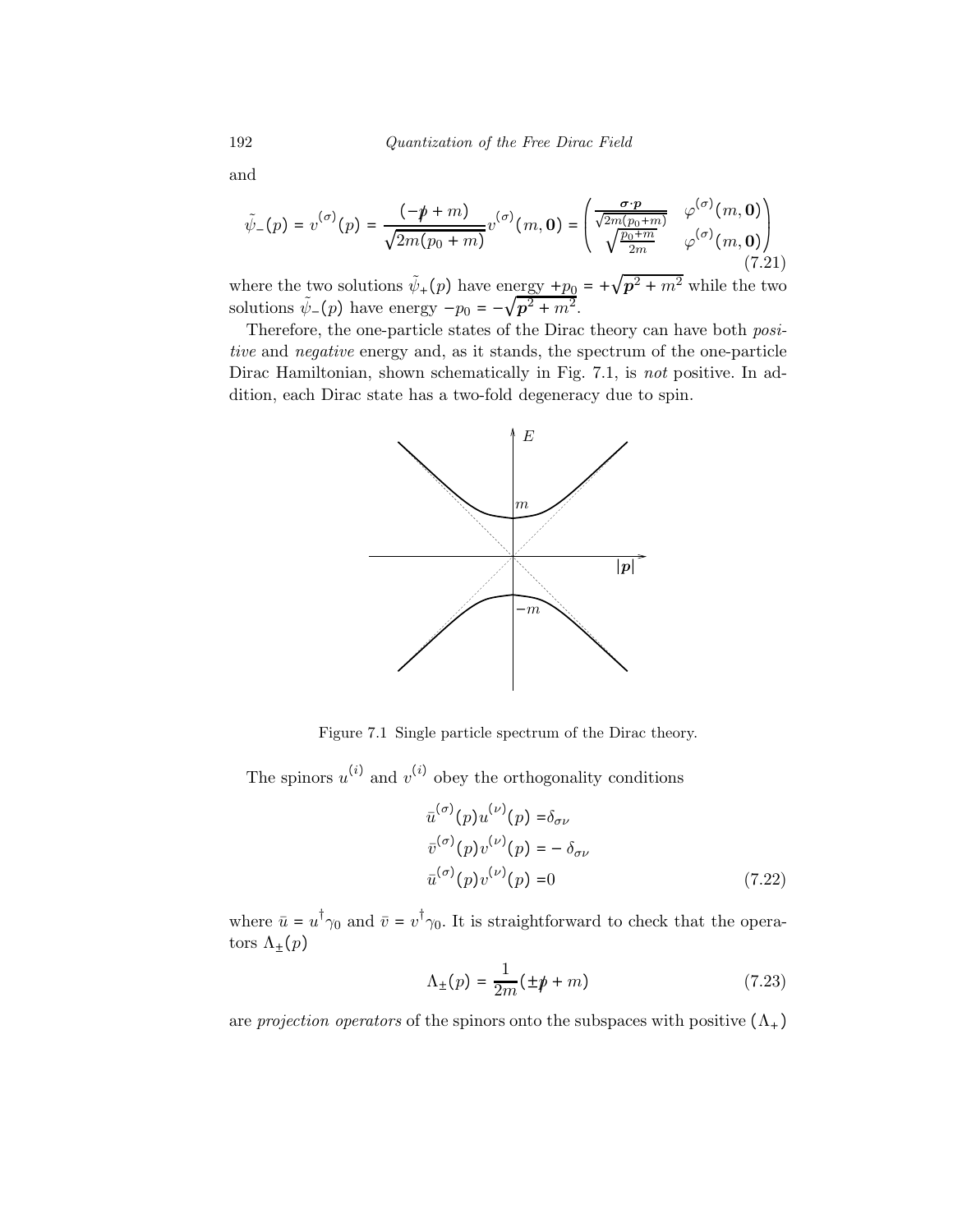#### 7.1 The Dirac equation and Quantum Field Theory 193

and negative  $(Λ<sub>-</sub>)$  energy respectively. These operators satisfy

$$
\Lambda_{\pm}^{2} = \Lambda_{\pm} \qquad \text{Tr } \Lambda_{\pm} = 2 \qquad \Lambda_{+} + \Lambda_{-} = 1 \tag{7.24}
$$

Hence, the four 4-spinors  $u^{(\sigma)}$  and  $v^{(\sigma)}$  are orthonormal and complete natural bases of the Hilbert space of single-particle states.

We can use these results to write the expansion of the field operator

$$
\psi(x) = \int \frac{d^3 p}{(2\pi)^3} \frac{m}{p_0} \sum_{\sigma=1,2} \left[ a_{\sigma,+}(\mathbf{p}) u_+^{(\sigma)}(p) e^{-ip \cdot x} + a_{\sigma,-}(\mathbf{p}) v_-^{(\sigma)}(p) e^{ip \cdot x} \right] (7.25)
$$

where the coefficients  $a_{\sigma,+}(p)$  are operators with as yet unspecified commutation relations. The (formal) Hamiltonian for this system is

$$
H = \int \frac{d^3 p}{(2\pi)^3} \frac{m}{p_0} \sum_{\sigma=1,2} p_0 \left[ a_{\sigma,+}^\dagger(\mathbf{p}) a_{\sigma,+}(\mathbf{p}) - a_{\sigma,-}^\dagger(\mathbf{p}) a_{\sigma,-}(\mathbf{p}) \right] \tag{7.26}
$$

Since the single-particle spectrum does not have a lower bound, any attempt to quantize the theory with canonical commutation relations will have the problem that the total energy of the system is not bounded from below. In other words "Dirac bosons" do not have a ground state and the system is unstable since we can put as many bosons as we wish in states with arbitrarily large but negative energy.

Dirac realized that the simple and elegant way out of this problem was to require the electrons to obey the Pauli Exclusion Principle since, in that case, there is a natural and stable ground state. However, this assumption implies that the Dirac theory must be quantized as a theory of fermions. Hence we are led to quantize the theory with canonical anticommutation relations

$$
\{a_{s,\sigma}(\boldsymbol{p}), a_{s',\sigma'}(\boldsymbol{p}')\} = 0
$$
  

$$
\{a_{s,\sigma}(\boldsymbol{p}), a_{s',\sigma'}^{\dagger}(\boldsymbol{p}')\} = (2\pi)^3 \frac{p_0}{m} \delta^3(\boldsymbol{p} - \boldsymbol{p}')\delta_{ss'}\delta_{\sigma\sigma'}
$$
 (7.27)

where  $s = \pm$ . Let us denote by  $\ket{0}$  the state anihilated by the operators  $a_{s,\sigma}(\boldsymbol{p}),$ 

$$
a_{s,\sigma}(\mathbf{p})|0\rangle = 0\tag{7.28}
$$

We will see now that this state is not the vacuum (or ground state) of the Dirac theory.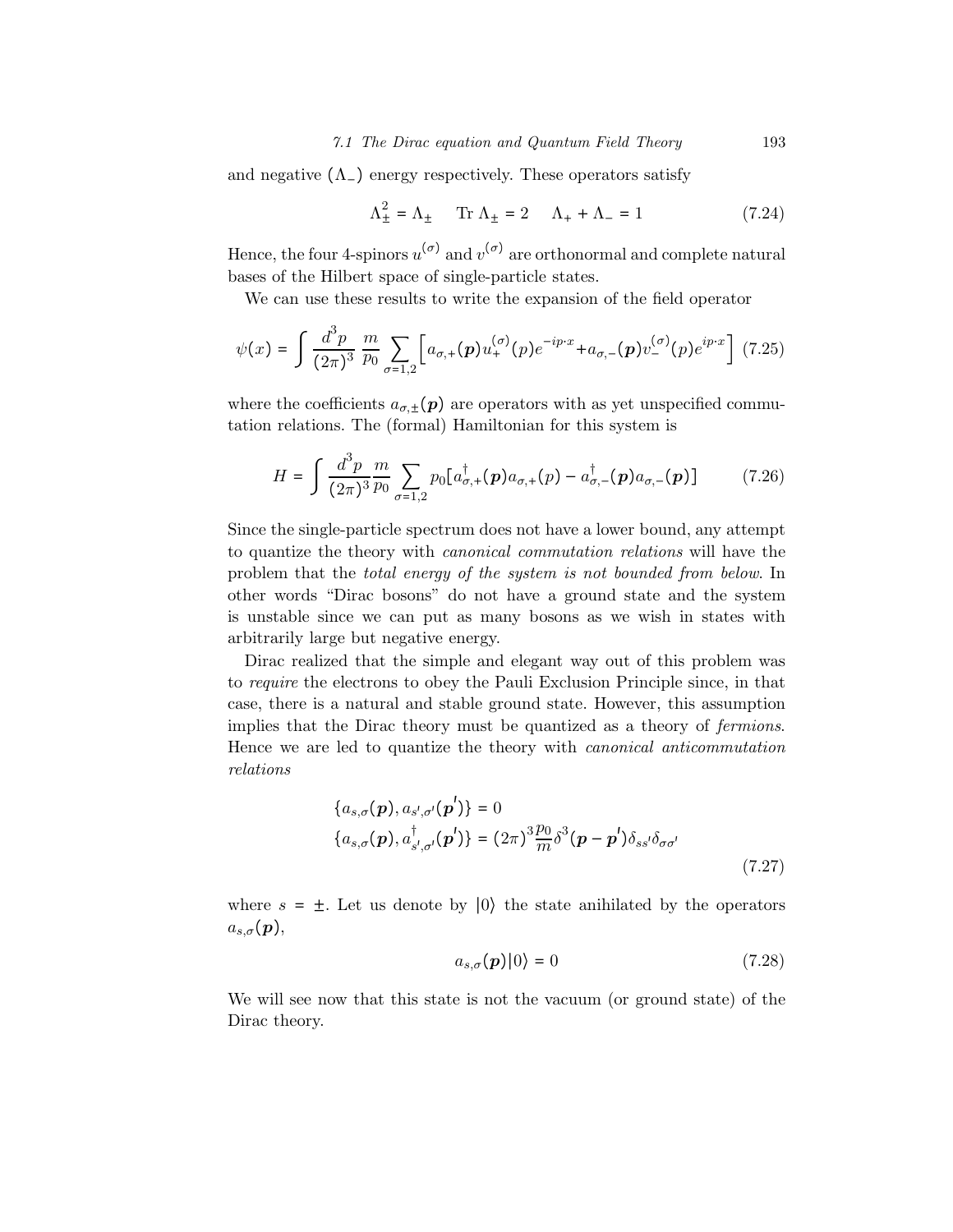# 7.1.1 Ground state and normal ordering

We will show now that the *ground state* or *vacuum*  $|vac\rangle$  is the state in which all the negative energy states are filled (as shown in Fig.7.2)

$$
|\text{vac}\rangle = \prod_{\sigma,\mathbf{p}} a_{-\sigma}^{\dagger}(\mathbf{p})|0\rangle \tag{7.29}
$$



Figure 7.2 Ground State of the Dirac theory.

We will normal-order all the operators relative to the vacuum state ∣vac⟩. This amounts to a particle-hole transformation for the negative energy states. Thus, we define the fermion creation and annihilation operators  $b_{\sigma}(\mathbf{p}), b_{\sigma}^{\dagger}(\mathbf{p})$ and  $d_{\sigma}(\boldsymbol{p}), d_{\sigma}^{\dagger}(\boldsymbol{p})$  to be

$$
b_{\sigma}(\mathbf{p}) = a_{\sigma,+}(\mathbf{p})
$$
  
\n
$$
d_{\sigma}(\mathbf{p}) = a_{\sigma,-}^{\dagger}(\mathbf{p})
$$
\n(7.30)

which obey

$$
b_{\sigma}(\mathbf{p})|\text{vac}\rangle = d_{\sigma}(\mathbf{p})|\text{vac}\rangle = 0 \qquad (7.31)
$$

The Hamiltonian now reads

$$
H = \int \frac{d^3 p}{(2\pi)^3} \frac{m}{p_0} p_0 \sum_{\sigma=1,2} \left[ b_{\sigma}^{\dagger}(\boldsymbol{p}) b_{\sigma}(\boldsymbol{p}) - d_{\sigma}(\boldsymbol{p}) d_{\sigma}^{\dagger}(\boldsymbol{p}) \right]
$$
(7.32)

We now normal order  $\hat{H}$  relative to the vacuum state

$$
H =: H: +E_0 \tag{7.33}
$$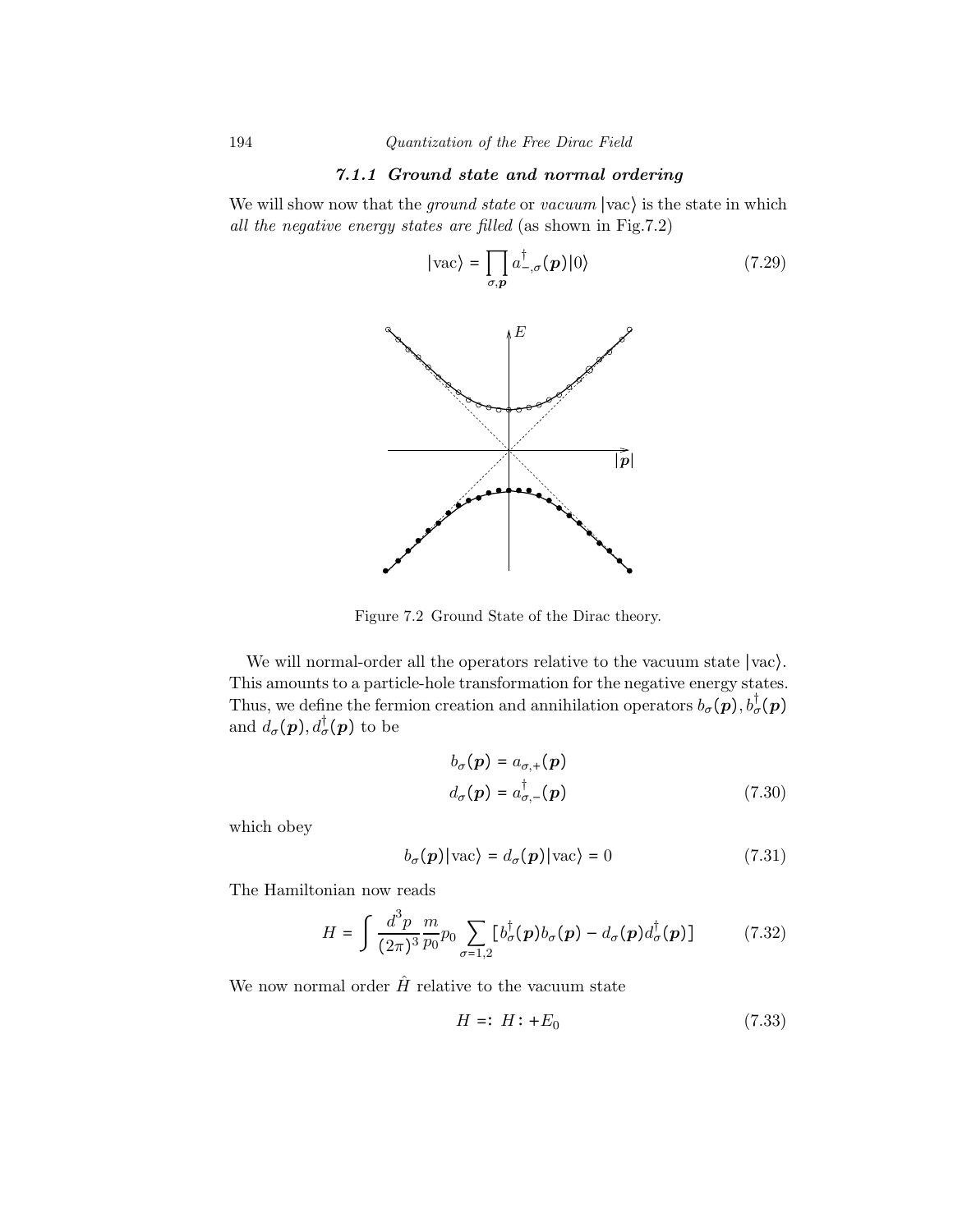with a normal-ordered Hamiltonian

$$
H = \int \frac{d^3 p}{(2\pi)^3} \frac{m}{p_0} \sum_{\sigma=1,2} p_0 \left[ b_\sigma^\dagger(\boldsymbol{p}) b_\sigma(\boldsymbol{p}) + d_\sigma^\dagger(\boldsymbol{p}) d_\sigma(\boldsymbol{p}) \right]
$$
(7.34)

The constant  $E_0$  is the (negative and divergent) ground state energy

$$
E_0 = -2V \int d^3p \sqrt{p^2 + m^2}
$$
 (7.35)

similar to the expression we already countered in the Klein-Gordon theory, but with opposite sign. The factor of 2 is due to spin.

In terms of the operators  $b_{\sigma}$  and  $d_{\sigma}$  the Dirac field has the mode expansion

$$
\psi_{\alpha}(x) = \int \frac{d^3 p}{(2\pi)^3} \frac{m}{p_0} \sum_{\sigma=1,2} \left[ b_{\sigma}(\mathbf{p}) u_{\alpha}^{(\sigma)}(\mathbf{p}) e^{-ip\cdot x} + d_{\sigma}^{\dagger}(\mathbf{p}) v_{\alpha}^{(\sigma)}(\mathbf{p}) e^{ip\cdot x} \right] (7.36)
$$

which satisfy equal-time canonical anticommutation relations

$$
\{\psi_{\alpha}(\boldsymbol{x}), \psi_{\beta}^{\dagger}(\boldsymbol{x}')\} = \delta_{\alpha\beta}\delta^{3}(\boldsymbol{x} - \boldsymbol{x}')
$$
  

$$
\{\psi_{\alpha}(\boldsymbol{x}), \psi_{\beta}(\boldsymbol{x}')\} = \{\psi_{\alpha}^{\dagger}(\boldsymbol{x}), \psi_{\beta}^{\dagger}(\boldsymbol{x}')\} = 0
$$
 (7.37)

## 7.1.2 One-particle states

The excitations of this theory can be constructed by using the same methods employed for non-relativistic many-particle systems. Let us first construct the total four-momentum operator  $P^{\mu}$ 

$$
P^{\mu} = \int d^{3}x \, T^{0\mu} = \int \frac{d^{3}p}{(2\pi)^{3}} \frac{m}{p_{0}} p^{\mu} \sum_{\sigma=1,2} :b^{\dagger}_{\sigma}(\mathbf{p})b_{\sigma}(\mathbf{p}) - d_{\sigma}(\mathbf{p})d^{\dagger}_{\sigma}(\mathbf{p}) : \tag{7.38}
$$

Hence

$$
P^{\mu} := \int \frac{d^3 p}{(2\pi)^3} \frac{m}{p_0} p^{\mu} \sum_{\sigma=1,2} \left[ b^{\dagger}_{\sigma}(\boldsymbol{p}) b_{\sigma}(\boldsymbol{p}) + d^{\dagger}_{\sigma}(\boldsymbol{p}) d_{\sigma}(\boldsymbol{p}) \right]
$$
(7.39)

The states  $b^{\dagger}_{\sigma}(p)|\text{vac}\rangle$  and  $d^{\dagger}_{\sigma}(p)|\text{vac}\rangle$  have energy  $p_0 = \sqrt{p^2 + m^2}$  and momentum p,

$$
\begin{aligned}\n& \therefore H : b_{\sigma}^{\dagger}(\boldsymbol{p})|\text{vac}\rangle = p_0 b_{\sigma}^{\dagger}(\boldsymbol{p})|\text{vac}\rangle \\
& \therefore H : d_{\sigma}^{\dagger}(\boldsymbol{p})|\text{vac}\rangle = p_0 d_{\sigma}^{\dagger}(\boldsymbol{p})|\text{vac}\rangle \\
& \therefore P^i : b_{\sigma}^{\dagger}(\boldsymbol{p})|\text{vac}\rangle = p^i b_{\sigma}^{\dagger}(\boldsymbol{p})|\text{vac}\rangle \\
& \therefore P^i : d_{\sigma}^{\dagger}(\boldsymbol{p})|\text{vac}\rangle = p^i d_{\sigma}^{\dagger}(\boldsymbol{p})|\text{vac}\rangle\n\end{aligned} \tag{7.40}
$$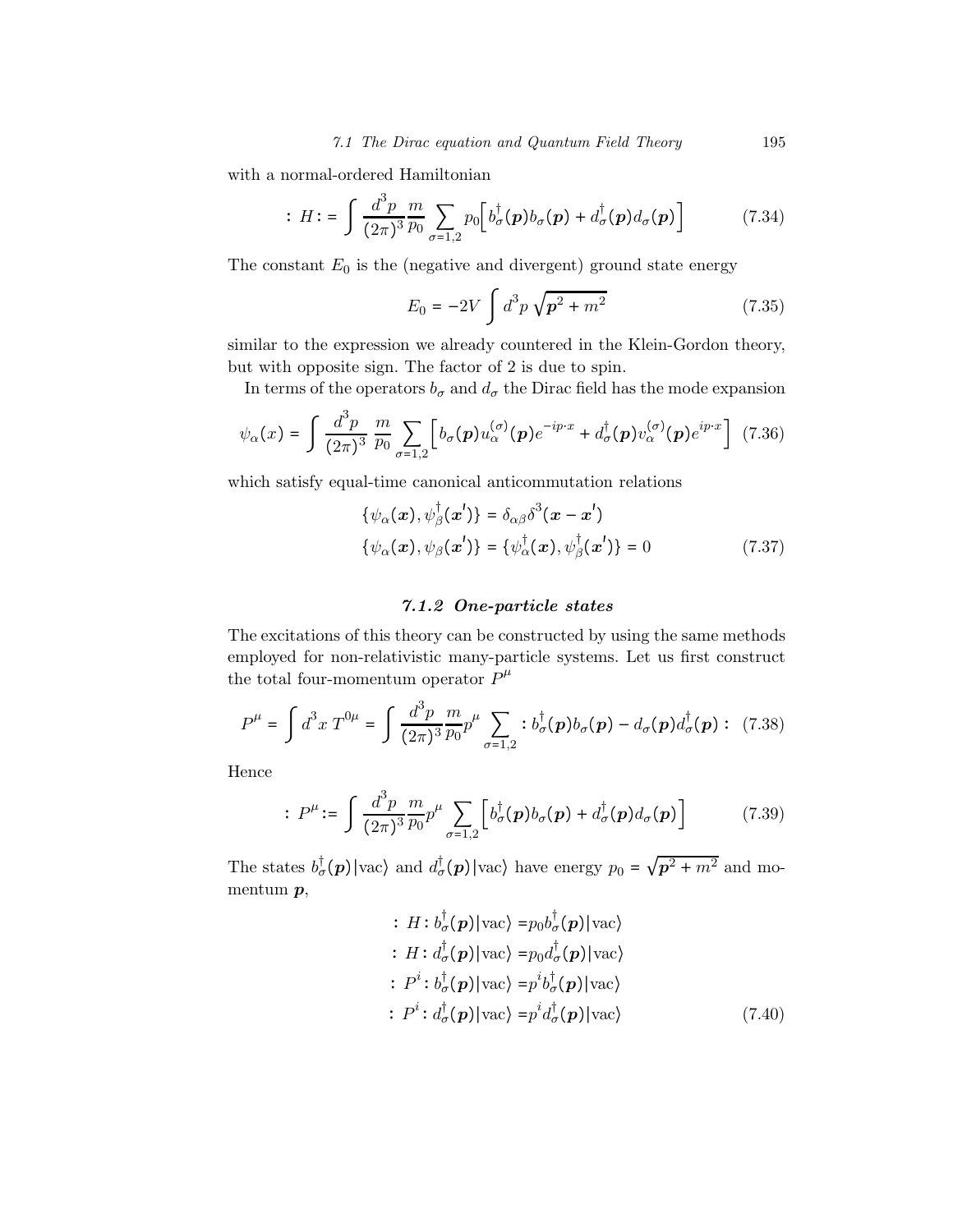We see that there are four different states which have the same energy and momentum. Let us find quantum numbers to classify these states.

# 7.1.3 Spin

The angular momentum tensor  $\mathcal{M}_{\mu\nu\lambda}$  for the Dirac theory is

$$
\mathcal{M}_{\mu\nu\lambda} = \int d^3x \,\bar{\psi}(x) \,\gamma^{\mu} \bigg[ i \bigg( x^{\nu} \partial^{\lambda} - x^{\lambda} \partial^{\nu} \bigg) + \frac{1}{2} \sigma^{\nu\lambda} \bigg] \,\psi(x) \tag{7.41}
$$

where  $\sigma^{\nu\lambda}$  is the matrix

$$
\sigma^{\nu\lambda} = \frac{i}{2} \left[ \gamma^{\nu}, \gamma^{\lambda} \right] \tag{7.42}
$$

The conserved angular momentum  $J^{\nu\lambda}$  is

$$
J^{\nu\lambda} = \mathcal{M}^{0\nu\lambda} = \int d^3x \; \psi^\dagger(x) \left[ i(x^\nu \partial^\lambda - x^\lambda \partial^\nu) + \frac{1}{2} \sigma^{\nu\lambda} \right] \psi(x) \tag{7.43}
$$

In particular, out of its space components  $J^{ij}$ , we can construct the total angular momentum three-vector  $J$ 

$$
J^{i} = \frac{1}{2} \epsilon^{ijk} J^{jk} = \int d^{3}x \, \psi^{\dagger} \left( i \epsilon^{ijk} x^{j} \partial^{k} + \frac{1}{2} \epsilon^{ijk} \sigma^{jk} \right) \psi \tag{7.44}
$$

It is easy to check that, in the Dirac representation, the last term represents the spin.

In the quantized theory, the angular momentum operator is

$$
J = L + S \tag{7.45}
$$

where  $\boldsymbol{L}$  is the *orbital angular momentum* 

$$
\mathbf{L} = \int d^3x \, \psi^\dagger(\mathbf{x}) \mathbf{x} \times i \partial \psi(\mathbf{x}) \tag{7.46}
$$

while  $S$  is the spin

$$
\mathbf{S} = \int d^3x \; \psi^\dagger(\mathbf{x}) \; \Sigma \; \psi(\mathbf{x}) \tag{7.47}
$$

where  $\Sigma$  is the  $4 \times 4$  matrix

$$
\Sigma = \frac{1}{2} \begin{pmatrix} \sigma & 0 \\ 0 & \sigma \end{pmatrix} \equiv \frac{1}{2} \sigma \tag{7.48}
$$

In order to measure the spin polarization of a state we first go to the rest frame in which  $p = 0$ . In this frame we can consider the four-vector  $W^{\mu}$ 

$$
W^{\mu} = (0, m\Sigma) \tag{7.49}
$$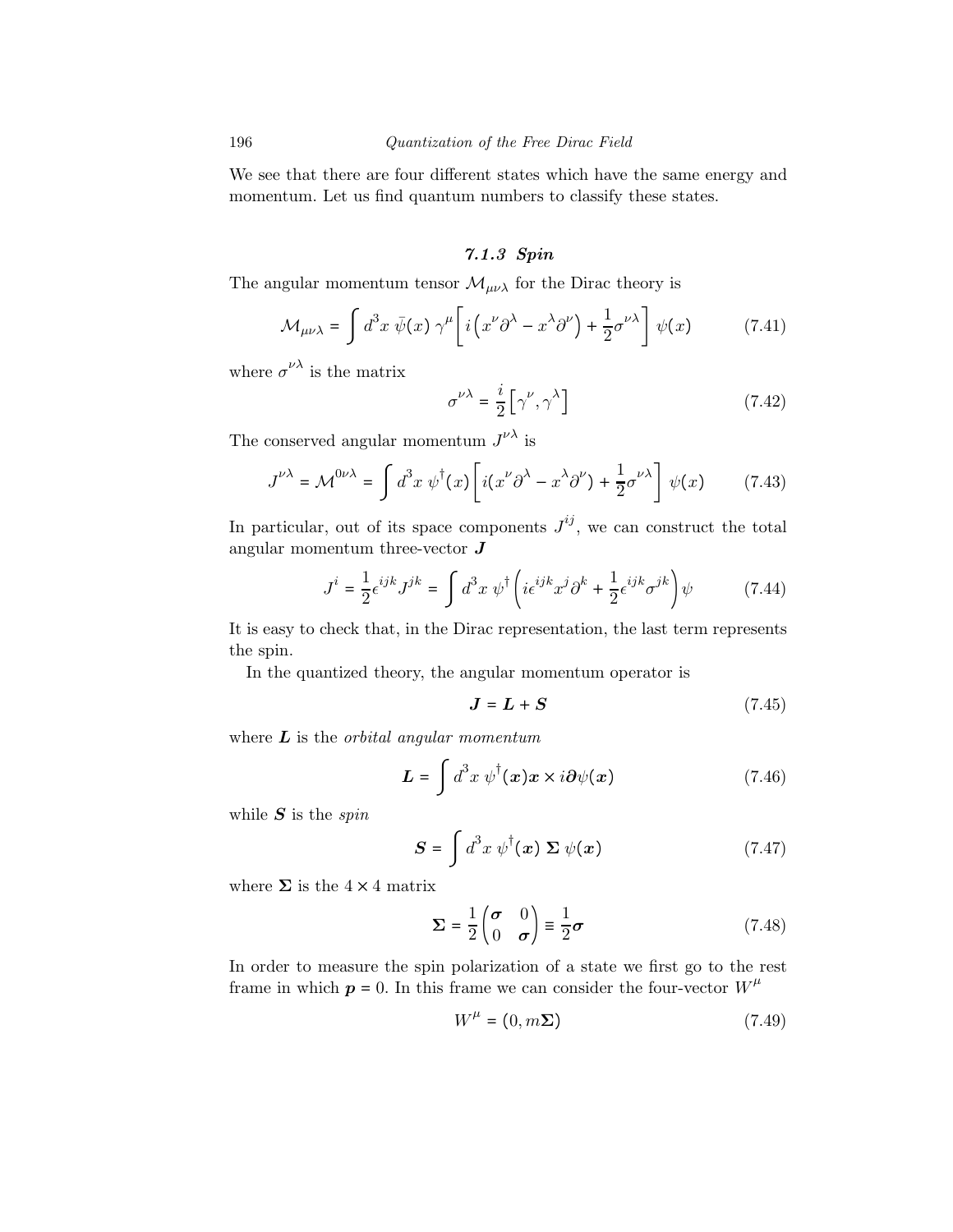Let  $n^{\mu}$  be the space-like 4-vector  $n^{\mu} = (0, n)$ , where n has unit length. Thus,  $n^{\mu}n_{\mu} = -1$ . We will use  $n^{\mu}$  to fix the direction of polarization in the rest frame.

The scalar product  $W_{\mu}n^{\mu}$  is a Lorentz invariant scalar and, hence, its value is independent of the choice of frame. In the rest frame we have

$$
W_{\mu}n^{\mu} = -m\mathbf{n} \cdot \mathbf{\Sigma} \equiv -\frac{m}{2}\vec{n} \cdot \boldsymbol{\sigma} = -\frac{m}{2}\begin{pmatrix} \boldsymbol{n} \cdot \boldsymbol{\sigma} & 0\\ 0 & \boldsymbol{n} \cdot \boldsymbol{\sigma} \end{pmatrix}
$$
(7.50)

In particular, if  $n = e_z$  then  $W_\mu n^\mu$  is

$$
W_{\mu}n^{\mu} = -\frac{m}{2} \begin{pmatrix} \sigma_3 & 0\\ 0 & \sigma_3 \end{pmatrix}
$$
 (7.51)

which is diagonal. The operator  $-\frac{1}{m}W \cdot n$  is a Lorentz scalar which measures the spin polarization:

$$
-\frac{1}{m}W \cdot nu^{(1)}(p) = +\frac{1}{2}u^{(1)}(p) -\frac{1}{m}W \cdot nu^{(2)}(p) = -\frac{1}{2}u^{(2)}(p) -\frac{1}{m}W \cdot nv^{(1)}(p) = +\frac{1}{2}v^{(1)}(p) -\frac{1}{m}W \cdot nv^{(2)}(p) = -\frac{1}{2}v^{(2)}(p)
$$
(7.52)

It is straightforward to check that  $-\frac{1}{m}W \cdot n$  is the Lorentz scalar

$$
-\frac{1}{m}W \cdot n = \frac{1}{4m} \epsilon_{\mu\nu\lambda\rho} n^{\mu} p^{\nu} \sigma^{\lambda\rho} = \frac{1}{2m} \gamma_5 \not\equiv \not\!p \tag{7.53}
$$

which enables us to write the spin projection operator  $P(n)$ 

$$
P(n) = \frac{1}{2}(I + \gamma_5 \neq 0)
$$
\n(7.54)

where we used that

$$
\frac{1}{2m}\gamma_5 \n\psi \psi u^{(\sigma)}(p) = \frac{1}{2}\gamma_5 \psi u^{(\sigma)}(p) = (-1)^{\sigma} \frac{1}{2} u^{(\sigma)}(p)
$$
\n
$$
\frac{1}{2m}\gamma_5 \psi \psi v^{(\sigma)}(p) = -\frac{1}{2}\gamma_5 \psi v^{(\sigma)}(p) = (-1)^{\sigma} \frac{1}{2} v^{(\sigma)}(p) \tag{7.55}
$$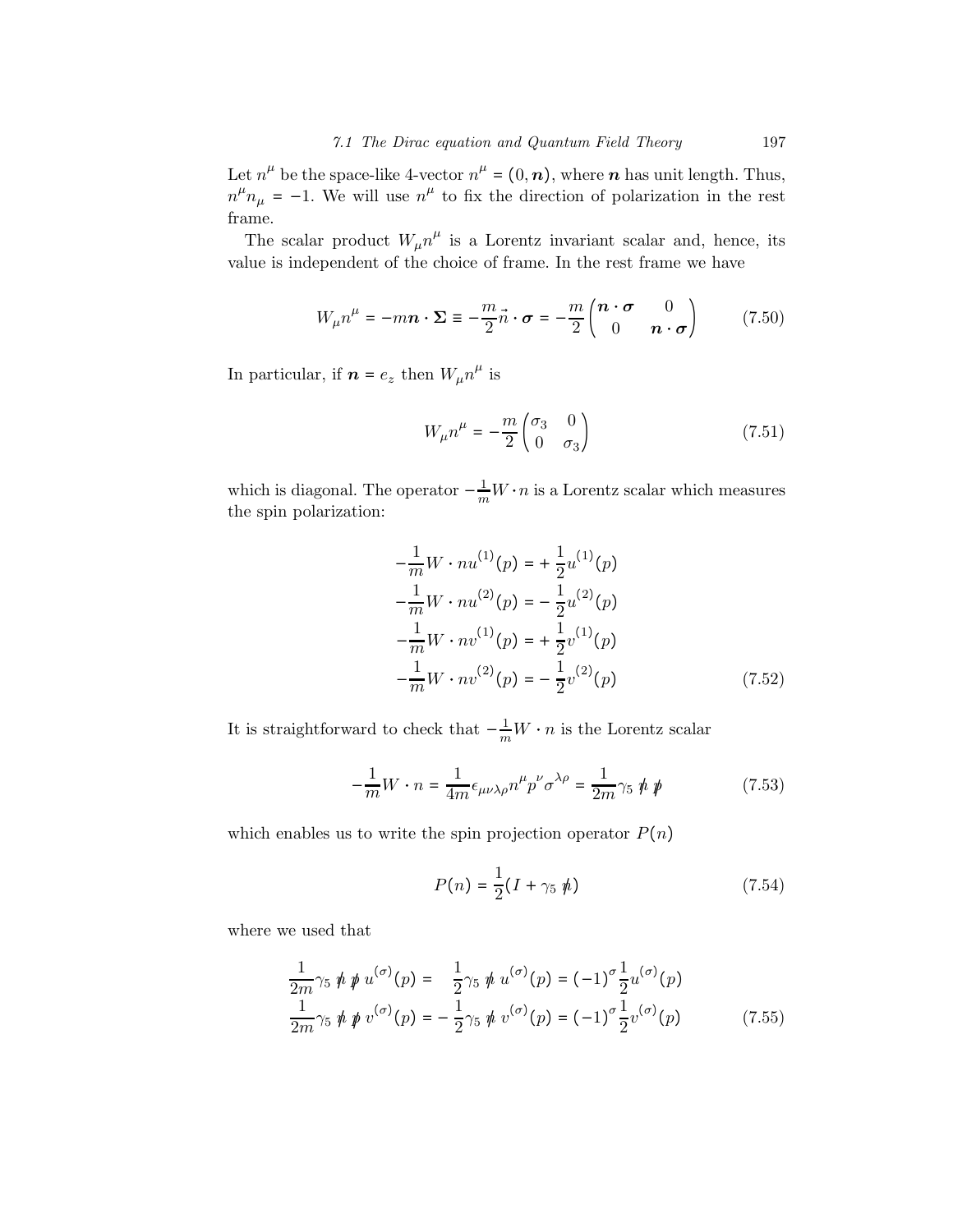198 Quantization of the Free Dirac Field

7.1.4 Charge

The Dirac Lagrangian is invariant under the global (phase) transformation

$$
\psi \to \psi' = e^{i\alpha}\psi
$$
  
\n
$$
\bar{\psi} \to \bar{\psi}' = e^{-i\alpha}\bar{\psi}
$$
  
\n(7.56)

Consequently, it has a locally conserved current  $j^{\mu}$ 

$$
j^{\mu} = \bar{\psi}\gamma^{\mu}\psi \tag{7.57}
$$

which is also locally gauge invariant. As a result it has a conserved total charge  $Q = -e \int d^3x j^0(x)$ . The corresponding operator in the quantized theory Q is

$$
Q = -e \int d^3x \, j^0(x) = -e \int d^3x \, \psi^\dagger(x) \psi(x) \tag{7.58}
$$

The total charge operator Q commutes with the Dirac Hamiltonian  $\hat{H}$ 

$$
[Q,H] = 0 \tag{7.59}
$$

Hence, the eigenstates of the Hamiltonian  $H$  have a well defined charge.

In terms of the creation and annihilation operators, the total charge operator Q becomes

$$
Q = -e \int \frac{d^3 p}{(2\pi)^3} \frac{m}{p_0} \sum_{\sigma=1,2} \left( b_\sigma^\dagger(\boldsymbol{p}) b_\sigma(\boldsymbol{p}) + d_\sigma(\boldsymbol{p}) d_\sigma^\dagger(\boldsymbol{p}) \right) \tag{7.60}
$$

which is not normal-ordered relative to ∣vac⟩. The normal-ordered charge operator  $: Q :$ is

$$
Q := -e \int \frac{d^3 p}{(2\pi)^3} \frac{m}{p_0} \sum_{\sigma=1,2} \left[ b_{\sigma}^{\dagger}(\boldsymbol{p}) b_{\sigma}(\boldsymbol{p}) - d_{\sigma}^{\dagger}(\boldsymbol{p}) d_{\sigma}(\boldsymbol{p}) \right]
$$
(7.61)

and we can write

$$
Q = \div Q \div +Q_{\text{vac}} \tag{7.62}
$$

where  $Q_{\text{vac}}$  is the unobservable (and divergent) vacuum charge

$$
Q_{\text{vac}} = -eV \int \frac{d^3 p}{(2\pi)^3} \tag{7.63}
$$

V being the volume of space. From now on we will define the charge to be the subtracted charge operator

$$
Q := Q - Q_{\text{vac}} \tag{7.64}
$$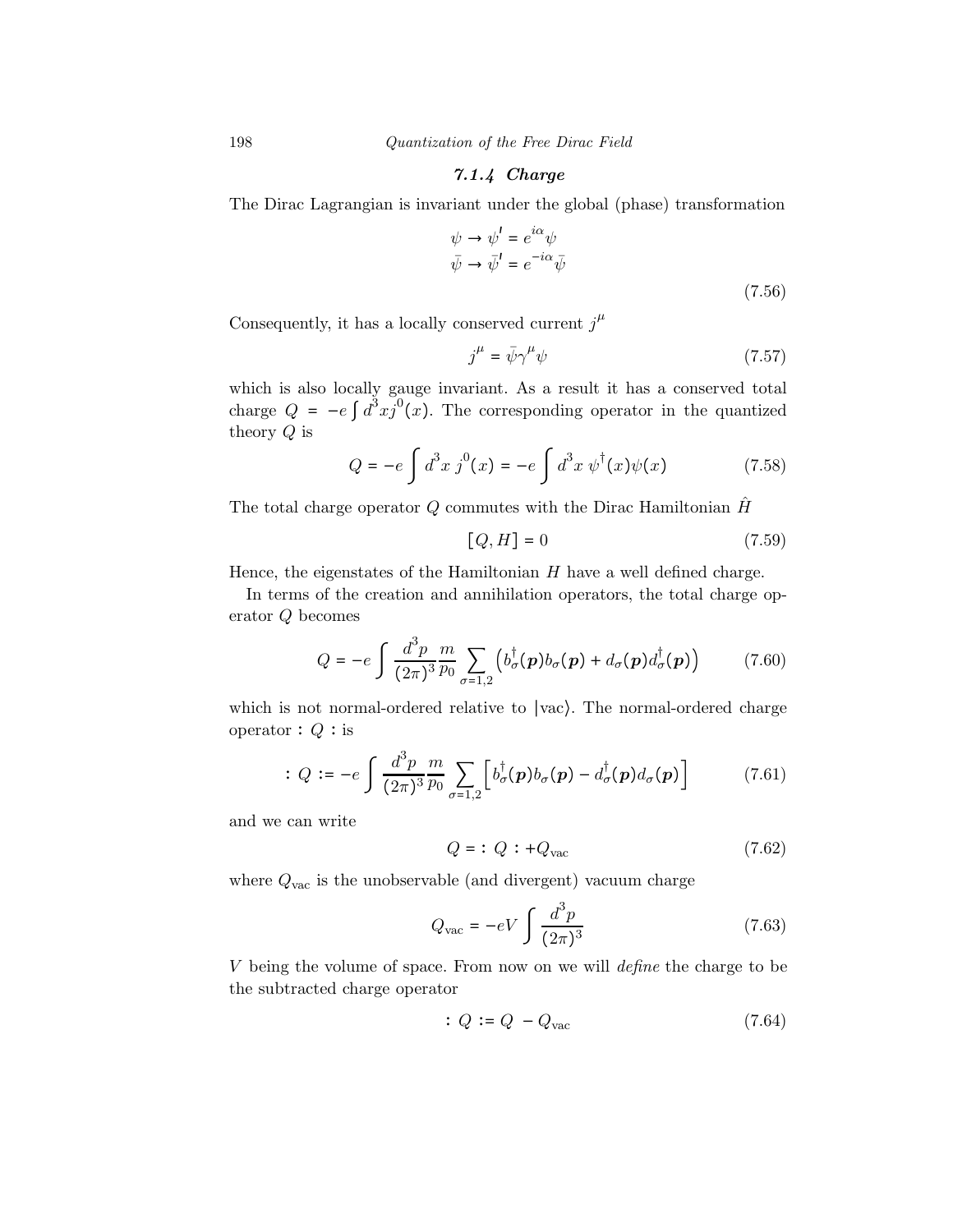which annihilates the vacuum state

$$
Q: |\text{vac}\rangle = 0 \tag{7.65}
$$

the vacuum is neutral. In other words, we measure the charge of a state relative to the vacuum charge which we define to be zero. Equivalently, this amounts to a definition of the order of the operators in  $: Q:$ 

$$
Q := -e \int d^3x \frac{1}{2} [\psi^{\dagger}(x), \psi(x)] \tag{7.66}
$$

The one-particle states  $b^{\dagger}_{\sigma}$  |vac $\rangle$  and  $d^{\dagger}_{\sigma}$  |vac $\rangle$  have well defined charge:

$$
Q : b_{\sigma}^{\dagger}(\mathbf{p})|\text{vac}\rangle = -e b_{\sigma}^{\dagger}(\mathbf{p})|\text{vac}\rangle
$$
  
\n
$$
Q : d_{\sigma}^{\dagger}(\mathbf{p})|\text{vac}\rangle = + e d_{\sigma}^{\dagger}(\mathbf{p})|\text{vac}\rangle
$$
 (7.67)

Hence we identify the state  $b_{\sigma}^{\dagger}(\boldsymbol{p})|_{\text{vac}}$  with an *electron* of charge  $-e$ , spin σ, momentum **p** and energy  $p_0 = \sqrt{p^2 + m^2}$ . Similarly, the state  $d^{\dagger}_{\sigma}(p)|\text{vac}\rangle$ is a positron with the same quantum numbers and energy of the electron but with *positive charge*  $+e$ .

## 7.1.5 The Dirac energy-momentum tensor

The energy-momentum tensor of the Dirac theory is obtained following the standard approach presented earlier. On general grounds, we expect that the energy-momentum tensor should be given by

$$
T^{\mu\nu} = i\bar{\psi}\gamma^{\mu}\partial^{\nu}\psi - \mathcal{L}
$$
 (7.68)

Using the equation of motion of the free Dirac filed, i.e the Dirac equation, we find that the energy-momentum tensor for the Dirac theory reduces to

$$
T^{\mu\nu} = i\bar{\psi}\gamma^{\mu}\partial^{\nu}\psi\tag{7.69}
$$

From this expression it follows that the Hamiltonian is

$$
H = \int d^3x \; T^{00} i \bar{\psi} \gamma^0 \partial^0 \psi = \int d^3x \psi^\dagger \gamma^0 (-i \gamma \cdot \partial + m) \psi \tag{7.70}
$$

which is indeed the Hamiltonian of the Dirac field.

# 7.1.6 Causality and the spin-statistics connection

Let us finally discuss the question of causality and the spin-statistics connection in the Dirac theory. To this end we will consider the anticommutator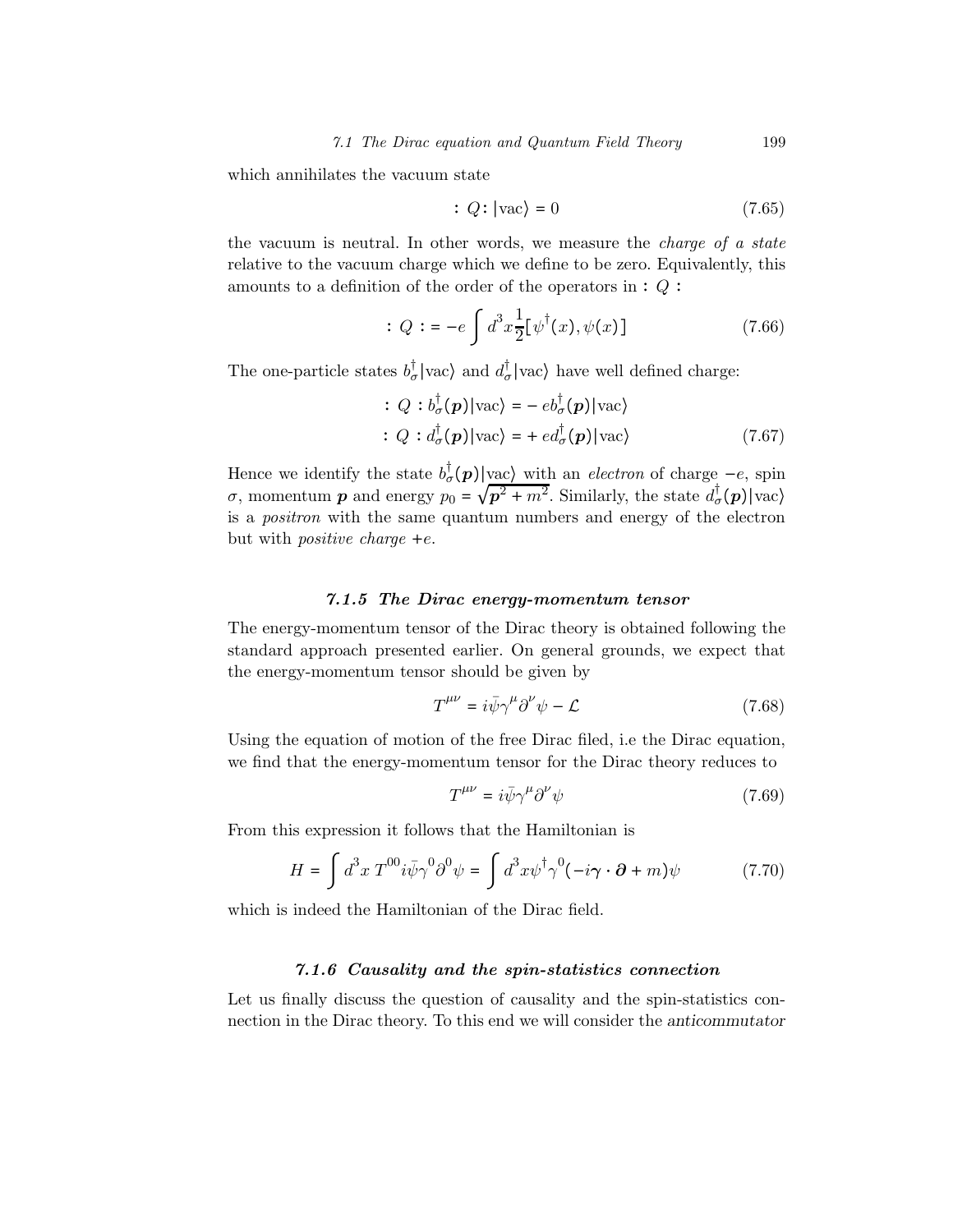of two Dirac fields at different times

$$
i\Delta_{\alpha\beta}(x-y) = \{\psi_{\alpha}(x), \psi_{\beta}(y)\}\tag{7.71}
$$

By using the field expansion we obtain the expression

$$
i\Delta_{\alpha\beta}(x-y) = \int \frac{d^3p}{(2\pi)^3} \frac{m}{p_0} \sum_{\sigma=1,2} \left[ e^{-ip\cdot(x-y)} u_{\alpha}^{(\sigma)}(p) \bar{u}_{\beta}^{\sigma}(p) + e^{ip\cdot(x-y)} v_{\alpha}^{(\sigma)}(p) \bar{v}_{\beta}^{(\sigma)}(p) \right]
$$
(7.72)

By using the (completeness) identities

$$
\sum_{\sigma=1,2} u_{\alpha}^{(\sigma)}(p) \bar{u}_{\beta}^{(\sigma)}(p) = \left(\frac{\rlap{\,/}{p} + m}{2m}\right)_{\alpha\beta}
$$
\n
$$
\sum_{\sigma=1,2} v_{\alpha}^{(\sigma)}(p) \bar{v}_{\beta}^{(\sigma)}(p) = \left(\frac{\rlap{\,/}{p} - m}{2m}\right)_{\alpha\beta} \tag{7.73}
$$

we can write the anticommutator in the form

$$
i\Delta_{\alpha\beta}(x-y) = \int \frac{d^3p}{(2\pi)^3} \frac{m}{p_0} \left[ \left( \frac{\rlap{\,/}{p} + m}{2m} \right)_{\alpha\beta} e^{-ip \cdot (x-y)} + \left( \frac{\rlap{\,/}{p} - m}{2m} \right)_{\alpha\beta} e^{ip \cdot (x-y)} \right] \tag{7.74}
$$

After some straightforward algebra, we obtain the result

$$
i\Delta_{\alpha\beta}(x-y) = \int \frac{d^3p}{(2\pi)^3} \frac{1}{2p_0} (i\partial_x + m) \left[ e^{-ip \cdot (x-y)} - e^{ip \cdot (x-y)} \right]
$$

$$
= (i\partial_x + m)_{\alpha\beta} \int \frac{d^3p}{(2\pi)^3 2p_0} \left[ e^{-ip \cdot (x-y)} - e^{ip \cdot (x-y)} \right] \qquad (7.75)
$$

We recognize the integral on the r.h.s. of  $Eq. (7.75)$  to be the commutator of two free scalar (Klein-Gordon) fields,  $\Delta_{KG}(x - y)$ .

Hence, the anticommutator two Dirac fields of the Dirac theory is

$$
i\Delta_{\alpha\beta}(x-y) = (i\partial\!\!\!/ + m)_{\alpha\beta} i\Delta_{KG}(x-y) \tag{7.76}
$$

Since  $\Delta_{KG}(x-y)$  vanishes at space-like separations, so does  $\Delta_{\alpha\beta}(x-y)$ . Hence, the Dirac theory quantized with anticommutators obeys causality.

On the other hand, had we had quantized the Dirac theory with commutators (which, as we saw, leads to a theory without a ground state) we would have also found a violation of causality. Indeed, we would have obtained instead the result

$$
\Delta_{\alpha\beta}(x-y) = (i\partial\!\!\!/- m)_{\alpha\beta}\tilde{\Delta}(x-y) \tag{7.77}
$$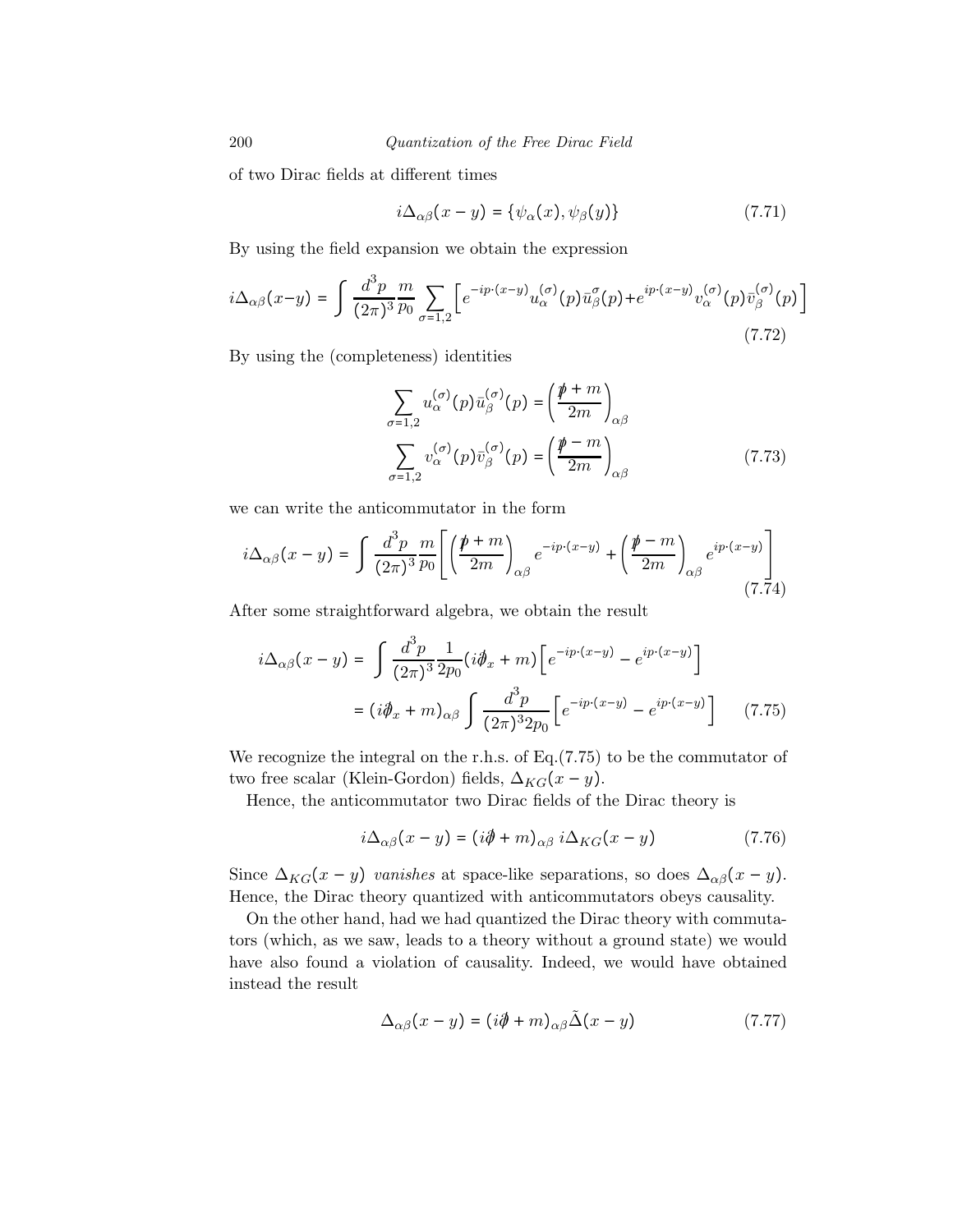where  $\tilde{\Delta}(x - y)$  is given by

$$
\tilde{\Delta}(x - y) = \int \frac{d^3 p}{(2\pi)^3 2p_0} \left( e^{-ip \cdot (x - y)} + e^{ip \cdot (x - y)} \right)
$$
(7.78)

which does not vanish at space-like separations. Instead, at equal times and at long distances  $\widetilde{\Delta}(x-y)$  decays as

$$
\tilde{\Delta}(R,0) \simeq \frac{e^{-mR}}{R^2}, \qquad \text{for } mR \gg 1 \tag{7.79}
$$

Thus, if the Dirac theory were to be quantized with commutators, the field operators would not commute at equal times at distances shorter than the Compton wavelength. This would be a violation of locality. The same result holds in the theory of the scalar field if it is quantized with anticommutators.

These results can be summarized in the Spin-Statistics Theorem: fields with half-integer spin must be quantized as *fermions*, obey canonical anticommutation relations, whereas fields with integer spin must be quantized as bosons, obey canonical commutation relations. If a field theory is quantized with the wrong spin-statistics connection, either the theory becomes nonlocal, with violations of causality, and/or it does not have a ground state, or it contains states in its spectrum with negative norm. Notice that the arguments we have used were derived for free local theories. It is a highly non-trivial task to prove that the spin-statistics connection also remains valid for interacting theories. Although this can be done by making sufficiently strong assumptions of the behavior of perturbation theory, in reality it must the spin-statistics connection must be regarded as an axiom of local relativistic quantum field theories.

#### 7.2 The Propagator of the Dirac spinor field

We will now compute the propagator for a spinor field  $\psi_{\alpha}(x)$ . We will find that it is essentially the Green function for the the Dirac operator. The propagator is defined by

$$
S_{\alpha\beta}(x - x') = -i\langle \text{vac} | T\psi_{\alpha}(x)\bar{\psi}_{\beta}(x') | \text{vac} \rangle \tag{7.80}
$$

where we have used the time ordered product of two fermionic field operators, which is defined by

$$
T\psi_{\alpha}(x)\bar{\psi}_{\beta}(x') = \theta(x_0 - x_0')\psi_{\alpha}(x)\bar{\psi}_{\beta}(x') - \theta(x_0' - x_0)\bar{\psi}_{\beta}(x')\psi_{\alpha}(x) \quad (7.81)
$$

Notice the change in sign with respect to the time ordered product of bosonic operators. The sign change reflects the anticommutation properties of the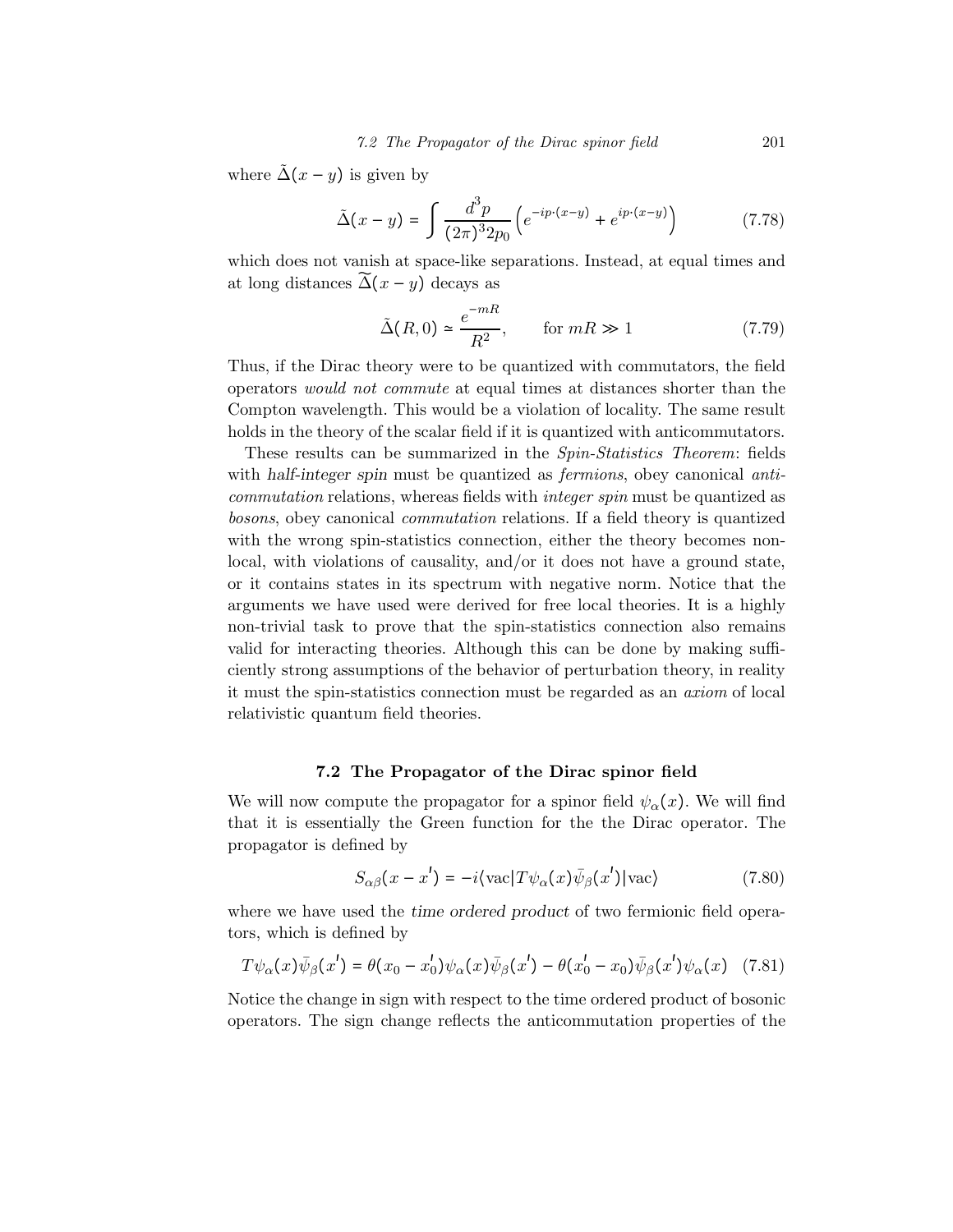field. In other words, inside a time ordered product, Fermi fields behave as if they were anticommuting c-numbers.

We will show now that this propagator is closely connected to the propagator of the free scalar field, the Green function for the Klein-Gordon operator  $\partial^2 + m^2$ .

By acting with the Dirac operator on  $S_{\alpha\beta}(x-x')$  we find

$$
(i\partial - m)_{\alpha\beta} S_{\beta\lambda}(x - x') = -i (i\partial - m)_{\alpha\beta} \langle \text{vac} | T \psi_{\beta}(x) \bar{\psi}_{\lambda}(x') | \text{vac} \rangle \quad (7.82)
$$

We now use that

$$
\frac{\partial}{\partial x_0} \theta(x_0 - x_0') = \delta(x_0 - x_0')
$$
\n(7.83)

and the fact that the equation of motion of the Heisenberg field operators  $\psi_{\alpha}$  is the Dirac equation,

$$
\left(i\partial\!\!\!/ - m\right)_{\alpha\beta}\psi_{\beta}(x) = 0\tag{7.84}
$$

to show that

$$
\left(i\partial\!\!\!/ - m\right)_{\alpha\beta} S_{\beta\lambda}(x - x') = -i \langle \text{vac} | T \left(i\partial\!\!\!/ - m\right)_{\alpha\beta} \psi_{\beta}(x) \bar{\psi}_{\lambda}(x') | \text{vac} \rangle \n+ \delta(x_0 - x'_0) \Big( \langle \text{vac} | \gamma^0_{\alpha\beta} \psi_{\beta}(x) \bar{\psi}_{\lambda}(x') | \text{vac} \rangle \n+ \langle \text{vac} | \bar{\psi}_{\lambda}(x') \gamma^0_{\alpha\beta} \psi_{\beta}(x) | \text{vac} \rangle \Big) \n= \delta(x_0 - x'_0) \gamma^0_{\alpha\beta} \langle \text{vac} | \left\{ \psi_{\beta}(x), \psi_{\nu}^{\dagger}(x') \right\} | \text{vac} \rangle \gamma^0_{\nu\lambda} \n= \delta(x_0 - x'_0) \delta^3(x - x') \delta_{\alpha\lambda}
$$
\n(7.85)

Therefore we find that  $S_{\beta\lambda}(x-x')$  is the solution of the equation

$$
(i\partial \hspace{-.05cm} / -m)_{\alpha\beta} S_{\beta\lambda}(x-x') = \delta^4(x-x')\delta_{\alpha\lambda} \tag{7.86}
$$

Hence  $S_{\beta\lambda}(x-x') = -i\langle \text{vac} | T\psi_{\beta}(x)\bar{\psi}_{\lambda}(x') | \text{vac} \rangle$  is the Green function of the Dirac operator.

We saw before that there is a close connection between the Dirac and the Klein-Gordon operators. We will now use this connection to relate their propagators. Let us write the Green function  $S_{\alpha\lambda}(x-x')$  in the form

$$
S_{\alpha\lambda}(x - x') = (i\partial\!\!\!/ + m)_{\alpha\beta} G_{\beta\lambda}(x - x')
$$
 (7.87)

Since  $S_{\alpha\lambda}(x-x')$  satisfies Eq.(7.86), we find that

$$
(i\partial - m)_{\alpha\beta} S_{\beta\lambda}(x - x') = (i\partial - m)_{\alpha\beta} (i\partial + m)_{\beta\nu} G_{\nu\lambda}(x - x') \qquad (7.88)
$$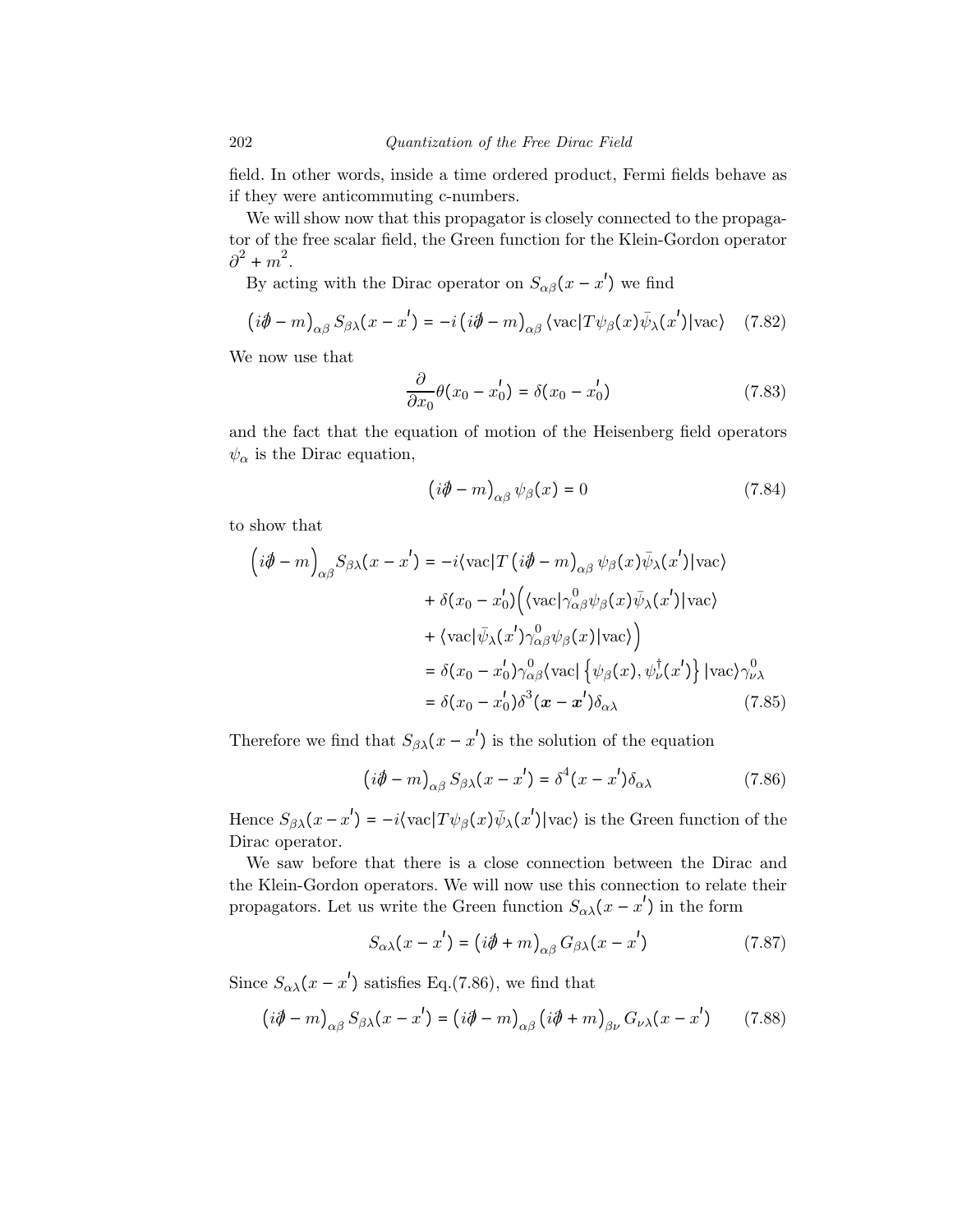But

$$
\left(i\partial\!\!\!/ - m\right)_{\alpha\beta}\left(i\partial\!\!\!/ + m\right)_{\beta\nu} = -\left(\partial^2 + m^2\right)\delta_{\alpha\nu} \tag{7.89}
$$

Hence,  $G_{\alpha\nu}(x-x')$  must satisfy

$$
-\left(\partial^2 + m^2\right)G_{\alpha\nu}(x - x') = \delta^4(x - x')\delta_{\alpha\nu}
$$
\n(7.90)

Therefore  $G_{\alpha\nu}(x-x')$  is given by

$$
G_{\alpha\nu}(x - x') = -G^{(0)}(x - x')\delta_{\alpha\nu}
$$
 (7.91)

where  $G^{(0)}(x-x')$  is the propagator for a free massive scalar field, the Green function of the Klein-Gordon equation

$$
\left(\partial^2 + m^2\right) G^{(0)}(x - x') = \delta^4(x - x')
$$
 (7.92)

We then conclude that the Dirac propagator  $S_{\alpha\beta}(x-x')$ , and the Klein-Gordon propagator  $G^{(0)}(x-x')$  are related by

$$
S_{\alpha\beta}(x - x') = - (i\partial\!\!\!/ + m)_{\alpha\beta} G^{(0)}(x - x')
$$
 (7.93)

In particular, this relationship implies that the have essentially the same asymptotic behaviors that we discussed for the free scalar field, a power-law behavior at short distances (albeit with a different power), and exponential (or oscillatory) behavior at large distances. The spinor structure of the Dirac propagator is determined by the operator in front of  $G^{(0)}(x-x')$  in Eq.(7.93).

In momentum space, the Feynman propagator for the Dirac field, given by Eq. (7.93), becomes

$$
S_{\alpha\beta}(p) = \left(\frac{\rlap{\,/}{p} + m}{p^2 - m^2 + i\epsilon}\right)_{\alpha\beta} \tag{7.94}
$$

Hence we get the same pole structure in the time-ordered propagator as we did for the Klein-Gordon field.

#### 7.3 Discrete symmetries of the Dirac theory

We will now discuss three important discrete symmetries in relativistic field theories: *charge conjugation, parity* and *time reversal*. These discrete symmetries have a different role, and a different standing, than the continuous symmetries discussed before. In a relativistic quantum field theory the ground state, the vacuum, must be invariant under continuous Lorentz transformations, but it may not be invariant under  $\mathcal{C}, \mathcal{P}$  or  $\mathcal{T}$ . However, in a local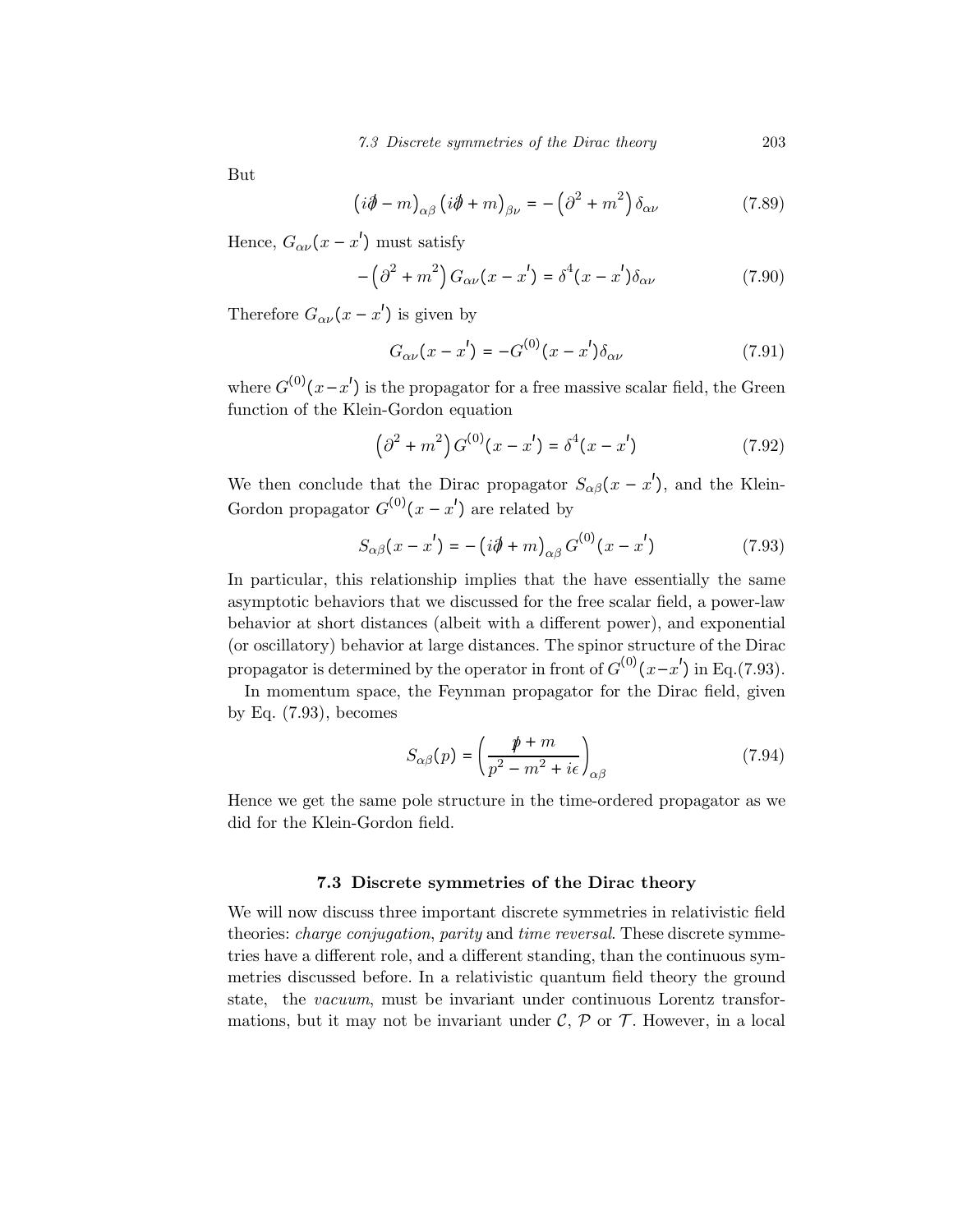relativistic quantum field theory the product  $\mathcal{CPT}$  is always a good symmetry. This is in fact an axiom of relativistic local quantum field theory. Thus, although  $\mathcal{C}, \mathcal{P}$  or  $\mathcal{T}$  may or may not to be good symmetries of the vacuum state,  $\mathcal{CPT}$  must be a good symmetry. As in the case of the symmetries we discussed before, these symmetries must also be realized in the Fock space of the quantum field theory.

# 7.3.1 Charge conjugation

Charge conjugation is a symmetry that exchanges particles and antiparticles (or holes). Consider a Dirac field minimally coupled to an external electromagnetic field  $A_\mu$ . The equation of motion for the Dirac field  $\psi$  is

$$
\left(i\partial\!\!\!/ - e\mathcal{A} - m\right)\psi = 0\tag{7.95}
$$

We will *define* the charge conjugate field  $\psi^c$ 

$$
\psi^{c}(x) = C\psi(x)C^{-1} \tag{7.96}
$$

where C is the (unitary) charge conjugation operator,  $C^{-1} = C^{\dagger}$ , such that  $\psi^c$  obeys

$$
\left(i\partial\!\!\!/ + e\mathcal{A} - m\right)\psi^c = 0\tag{7.97}
$$

Since  $\bar{\psi} = \psi^{\dagger} \gamma^0$  obeys

$$
\bar{\psi}\left[\gamma^{\mu}\left(-i\overleftarrow{\partial}_{\mu}-eA_{\mu}\right)-m\right]=0\tag{7.98}
$$

which, when transposed, becomes

$$
\left[\gamma^{\mu T}\left(-i\partial_{\mu}-eA_{\mu}\right)-m\right]\bar{\psi}^{T}=0
$$
\n(7.99)

where  $T$  is the transpose, and

$$
\bar{\psi}^T = \gamma^0 \, \gamma^*
$$
\n<sup>(7.100)</sup>

Let C be an invertible  $4 \times 4$  matrix, where  $C^{-1}$  is its inverse. Then, we can write

$$
C\left[\gamma^{\mu\ t}\left(-i\partial_{\mu}-eA_{\mu}\right)-m\right]C^{-1}C\bar{\psi}^{\ t}=0\tag{7.101}
$$

such that

$$
C\left(\gamma^{\mu}\right)^{t}C^{-1}=-\gamma^{\mu}\tag{7.102}
$$

Hence,

$$
\left[ \left( i\partial \!\!\!/ + e\mathcal{A} \right) - m \right] C \bar{\psi}^T = 0 \tag{7.103}
$$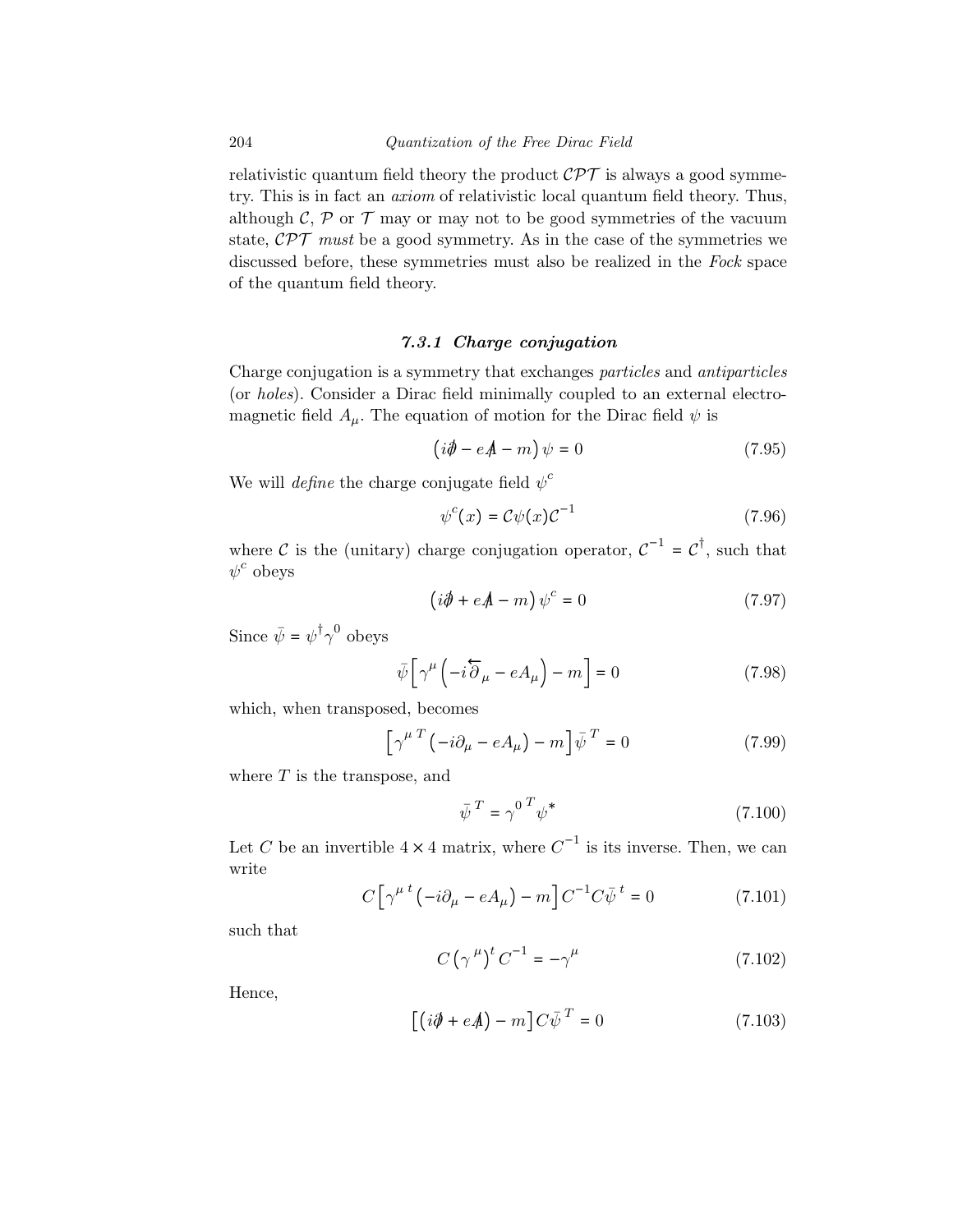For Eq. (7.103) to hold, we must have

$$
C\psi C^{\dagger} = \psi^{c} = C\bar{\psi}^{T} = C\gamma^{0T}\psi^{*}
$$
 (7.104)

Hence the field  $\psi^c$  thus defined has *positive* charge +*e*.

We can find the charge conjugation matrix  $C$  explicitly:

$$
C = i\gamma^2 \gamma^0 = \begin{pmatrix} 0 & i\sigma^2 \\ -i\sigma^2 & 0 \end{pmatrix} = C^{-1}
$$
 (7.105)

In particular this means that  $\psi^c$  is given by

$$
\psi^c = C\overline{\psi}^T = C\gamma^{0t}\psi^* = i\gamma^2\psi^*
$$
\n(7.106)

Eq. (7.106) provides us with a definition for a charge neutral Dirac fermion, i.e.  $\psi$  represents a neutral fermion if  $\psi = \psi^c$ . Hence the condition is

$$
\psi = i\gamma^2 \psi^* \tag{7.107}
$$

A Dirac fermion that satisfies the neutrality condition is known as a Majorana fermion.

To understand the action of  $C$  on physical states we can look for instance, at the charge conjugate  $u^c$  of the positive energy, up spin, and charge  $-e$ , spinor in the rest frame

$$
u = \begin{pmatrix} \varphi \\ 0 \end{pmatrix} e^{-imt} \tag{7.108}
$$

which is

$$
u^{c} = \begin{pmatrix} 0\\ -i\gamma^{2}\varphi^{*} \end{pmatrix} e^{imt}
$$
 (7.109)

which has negative energy, down spin and charge  $+e$ .

At the level of the full quantum field theory, we will require the vacuum state ∣vac⟩ to be invariant under charge conjugation:

$$
C|\text{vac}\rangle = |\text{vac}\rangle \tag{7.110}
$$

How do one-particle states transform? To determine that we look at the action of charge conjugation  $\mathcal C$  on the one-particle states, and demand that particle and anti-particle states to be exchanged under charge conjugation

$$
\mathcal{C}b_{\sigma}^{\dagger}(p)|\text{vac}\rangle = \mathcal{C}b_{\sigma}^{\dagger}(p)\mathcal{C}^{-1}\mathcal{C}|\text{vac}\rangle \equiv d_{\sigma}^{\dagger}(p)|\text{vac}\rangle
$$
  

$$
\mathcal{C}d_{\sigma}^{\dagger}(p)|\text{vac}\rangle = \mathcal{C}d_{\sigma}^{\dagger}(p)\mathcal{C}^{-1}\mathcal{C}|\text{vac}\rangle \equiv b_{\sigma}^{\dagger}(p)|\text{vac}\rangle \qquad (7.111)
$$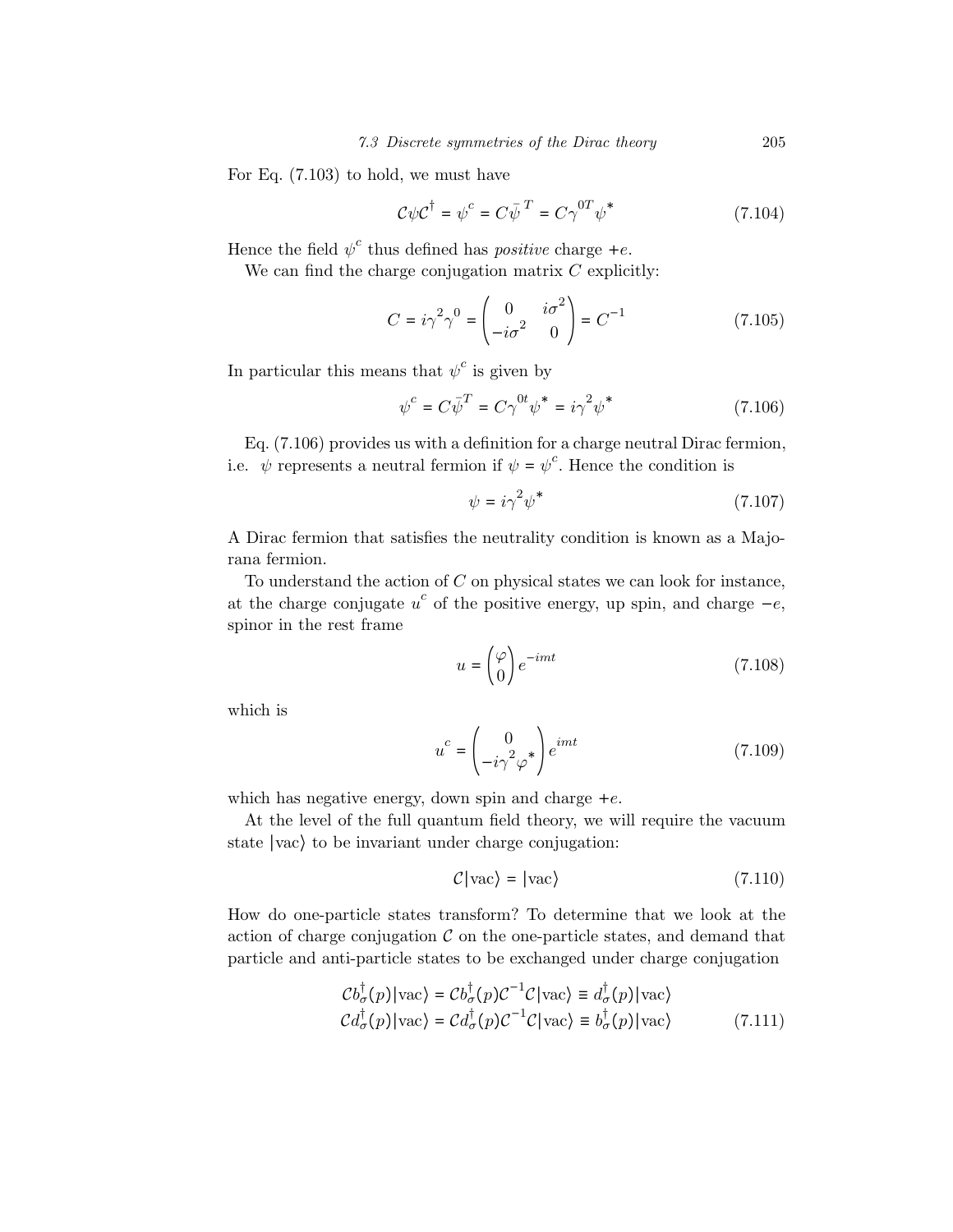Hence, for the one-particle states to satisfy these rules it is sufficient to require that the field operators  $b_{\sigma}(\boldsymbol{p})$  and  $d_{\sigma}(\boldsymbol{p})$  satisfy

$$
Cb_{\sigma}(\boldsymbol{p})C^{\dagger} = d_{\sigma}(\boldsymbol{p}); \qquad Cd_{\sigma}(\boldsymbol{p})C^{\dagger} = b_{\sigma}(\boldsymbol{p}) \qquad (7.112)
$$

Using that

$$
u_{\sigma}(\boldsymbol{p}) = -i\gamma^{2} \left( v_{\sigma}(\boldsymbol{p}) \right)^{*}; \qquad v_{\sigma}(\boldsymbol{p}) = -i\gamma^{2} \left( u_{\sigma}(\boldsymbol{p}) \right)^{*} \qquad (7.113)
$$

we find that the field operator  $\psi(x)$  transforms as

$$
\mathcal{C}\psi(x)\mathcal{C}^{\dagger} = \left(-i\bar{\psi}\gamma^{0}\gamma^{2}\right)^{T}
$$
\n(7.114)

and

$$
\mathcal{C}\bar{\psi}(x)\mathcal{C}^{\dagger} = \left(-i\gamma^0\gamma^2\psi\right)^T\tag{7.115}
$$

In particular the fermionic bilinears we discussed before satisfy the transformation laws:

$$
C\bar{\psi}\psi C^{\dagger} = +\bar{\psi}\psi, \qquad Ci\bar{\psi}\gamma^{5}\psi C^{\dagger} = i\bar{\psi}\gamma^{5}\psi, C\bar{\psi}\gamma^{\mu}\psi C^{\dagger} = -\bar{\psi}\gamma^{\mu}\psi, \qquad C\bar{\psi}\gamma^{\mu}\gamma^{5}\psi C^{\dagger} = +\bar{\psi}\gamma^{\mu}\gamma^{5}\psi \qquad (7.116)
$$

# 7.3.2 Parity

We will define as *parity* the transformation  $\mathcal{P} = \mathcal{P}^{-1}$  which reverses the momentum of a particle but not its spin. Once again, the vacuum state is invariant under parity. Thus, we must require

$$
\mathcal{P}b_{\sigma}^{\dagger}(\boldsymbol{p})|\text{vac}\rangle = \mathcal{P}b_{\sigma}^{\dagger}(\boldsymbol{p})\mathcal{P}^{-1}\mathcal{P}|\text{vac}\rangle \equiv b_{\sigma}^{\dagger}(-\boldsymbol{p})|\text{vac}\rangle
$$
  

$$
\mathcal{P}d_{\sigma}^{\dagger}(\boldsymbol{p})|\text{vac}\rangle = \mathcal{P}d_{\sigma}^{\dagger}(\boldsymbol{p})\mathcal{P}^{-1}\mathcal{P}|\text{vac}\rangle \equiv d_{\sigma}^{\dagger}(-\boldsymbol{p})|\text{vac}\rangle \qquad (7.117)
$$

In real space this transformation is equivalent to

$$
\mathcal{P}\psi(\boldsymbol{x},x_0)\mathcal{P}^{-1}=\gamma^0\psi(-\boldsymbol{x},x_0),\quad \mathcal{P}\bar{\psi}(\boldsymbol{x},x_0)\mathcal{P}^{-1}=\bar{\psi}(-\boldsymbol{x},x_0)\gamma_0\qquad(7.118)
$$

#### 7.3.3 Time reversal

Finally, we discuss time reversal  $\mathcal T$ . We will define  $\mathcal T$  as the operator

$$
\mathcal{T}e^{iHx_0}\mathcal{T}^{-1} = e^{-iHx_0},\tag{7.119}
$$

We will require the time reversal operator to be unitary in the sense that

$$
\mathcal{T}^{-1} = \mathcal{T}^{\dagger} \tag{7.120}
$$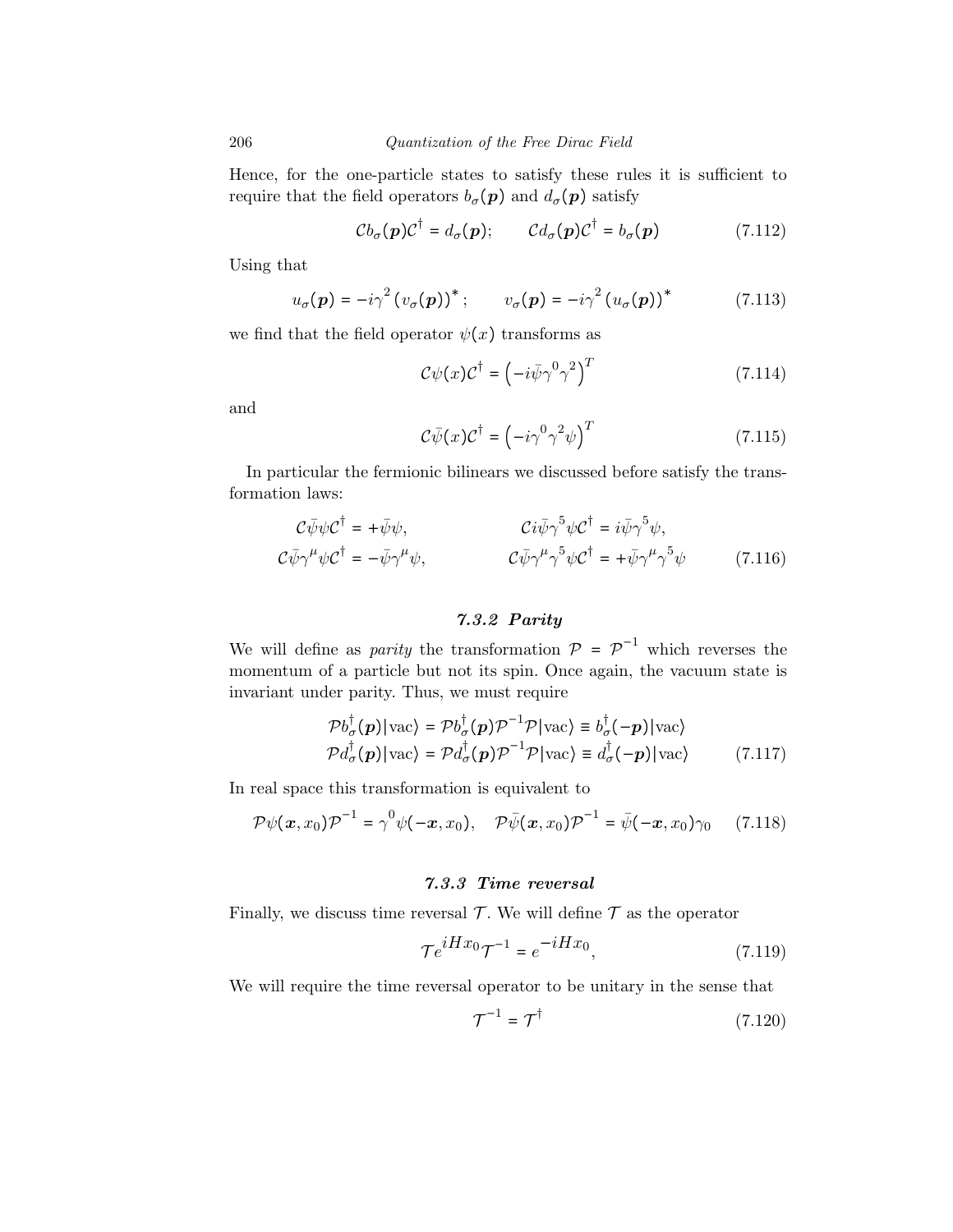However we will also require the operator to act on c-numbers as complex conjugation, i.e.

$$
\mathcal{T} \text{ (c-number)} = \text{(c-number)}^* \mathcal{T} \tag{7.121}
$$

An operator with these properties is said to be anti-linear (anti-unitary).

As a result, time reversal is the operator that which reverses the momentum *and* the spin of the particles:

$$
\mathcal{T}b_{\sigma}(\mathbf{p})\mathcal{T}^{\dagger} = b_{-\sigma}(-\mathbf{p}), \qquad \mathcal{T}d_{\sigma}(\mathbf{p})\mathcal{T}^{\dagger} = d_{-\sigma}(-\mathbf{p}) \tag{7.122}
$$

while leaving the vacuum state invariant:

$$
\mathcal{T}|\text{vac}\rangle = |\text{vac}\rangle \tag{7.123}
$$

In real space this implies:

$$
\mathcal{T}\psi(\boldsymbol{x},x_0)\mathcal{T}^{\dagger}=-\gamma^1\gamma^3\ \psi^*(\boldsymbol{x},-x_0) \qquad (7.124)
$$

## 7.4 Chiral symmetry

We will now discuss a global symmetry specific of theories of spinors known as chiral symmetry. Let us consider again the Dirac Lagrangian

$$
\mathcal{L} = \bar{\psi} \left( i \partial \!\!\!/ - m \right) \psi \tag{7.125}
$$

Let us define the chiral transformation

$$
\psi' = e^{i\gamma_5 \theta} \psi \tag{7.126}
$$

where  $\theta$  is *constant phase* in the range  $0 \le \theta \le 2\pi$ . We wish to find the Lagrangian for the new transformed field  $\psi$ . From

$$
\mathcal{L} = \bar{\psi} e^{i\gamma_5 \theta} \left( i\gamma^{\mu} \partial_{\mu} - m \right) e^{i\gamma_5 \theta} \psi \tag{7.127}
$$

and the fact that

$$
\{\gamma_{\mu}, \gamma_5\} = 0\tag{7.128}
$$

after some simple algebra, which uses the identity

$$
\gamma^{\mu} e^{i\gamma_5 \theta} = e^{-i\gamma_5 \theta} \gamma^{\mu}, \qquad (7.129)
$$

we find that the field  $\psi$  satisfies a modified Dirac Lagrangian of the form

$$
\mathcal{L} = \bar{\psi} \left( i\partial \!\!\!/ - m e^{2i\gamma_5 \theta} \right) \psi \tag{7.130}
$$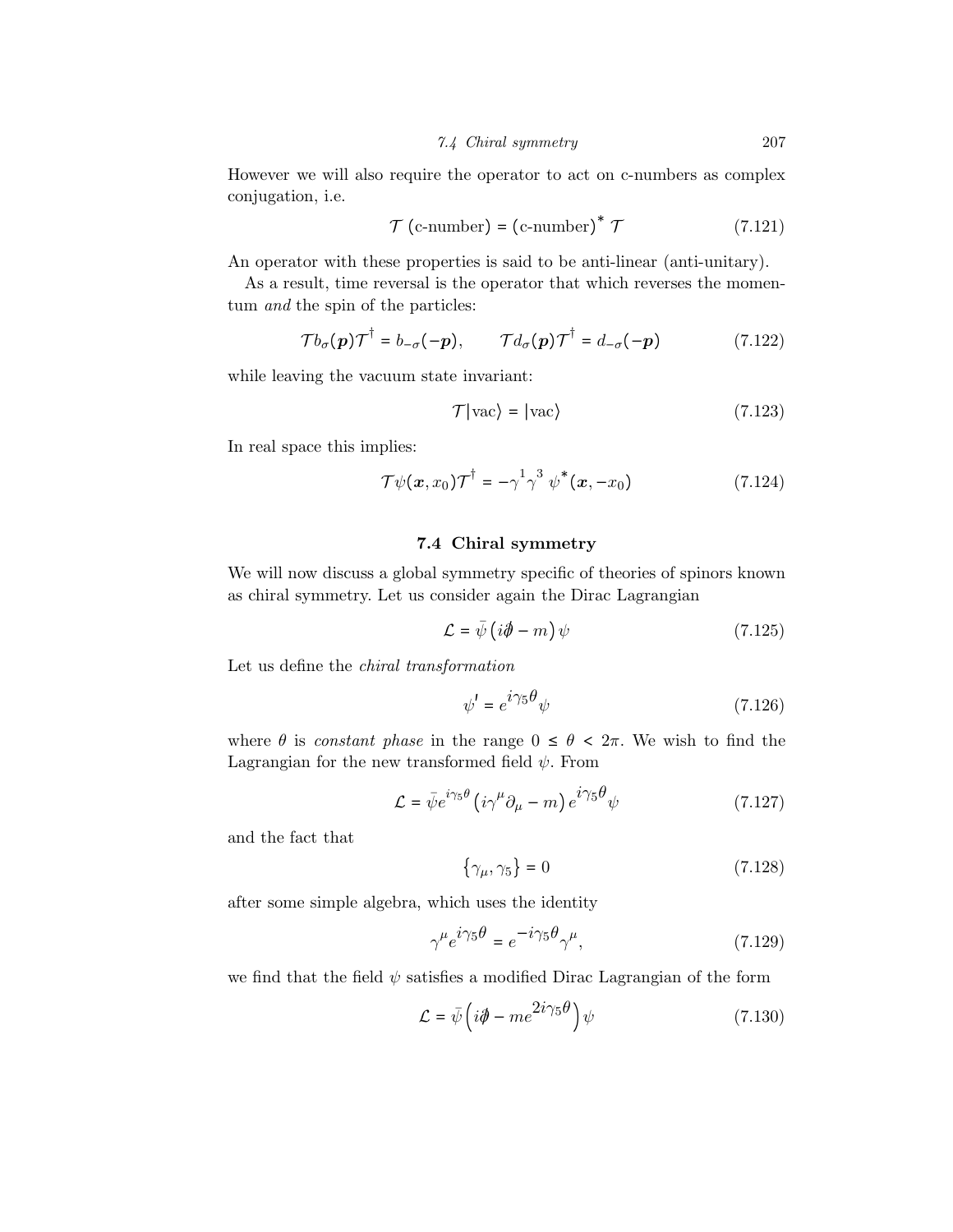Thus for  $m \neq 0$ , the form of the Dirac Lagrangian changes under a chiral transformation. However, if the theory is massless, the Dirac theory has an exact global chiral symmetry.

It is also instructive to determine how various fermion bilinears transform under the chiral transformation. We find that the Dirac mass,  $\bar{\psi}\psi$ , and the axial mass,  $i\bar{\psi}\gamma^5\psi$ , under a chiral transformation transform as follows

$$
\bar{\psi}'\psi' = \cos(2\theta)\bar{\psi}\psi + \sin(2\theta)i\bar{\psi}\gamma_5\psi
$$
  

$$
i\bar{\psi}'\gamma^5\psi' = -\sin(2\theta)\bar{\psi}\psi + \cos(2\theta)i\bar{\psi}\gamma_5\psi
$$
 (7.131)

and, hence, are not invariant under the chiral transformation. Instead, under the chiral transformation the Dirac mass,  $\bar{\psi}\psi$ , and the  $\gamma_5$  mass,  $i\bar{\psi}\gamma_5\psi$ , transform (rotate) into each other. Finally we note that, although the Dirac Lagrangian is not chiral invariant if  $m \neq 0$ , the Dirac current

$$
\bar{\psi}'\gamma^{\mu}\psi' = \bar{\psi}\gamma^{\mu}\psi\tag{7.132}
$$

is invariant under the chiral transformation, and so is the coupling of the Dirac field to a gauge field.

### 7.5 Massless fermions

Let us look at the massless limit of the Dirac equation in more detail. Historically this problem grew out of the study of neutrinos (which we now know are not necessarily massless, at least not all of them). For an eigenstate of 4-momentum  $p_{\mu}$ , the Dirac equation is

$$
(\rlap{\hspace{0.02cm}/}{p-m})\psi(p) = 0 \tag{7.133}
$$

In the *massless limit*  $m = 0$ , the Dirac equation simply becomes

$$
p\psi(p) = 0 \tag{7.134}
$$

which is equivalent to

$$
\gamma_5 \gamma_0 \rlap{\,/}p \psi(p) = 0 \tag{7.135}
$$

Upon expanding in components we find

$$
\gamma_5 p_0 \psi(p) = \gamma_5 \gamma_0 \gamma \cdot p \psi(p) \tag{7.136}
$$

However, since

$$
\gamma_5 \gamma_0 \gamma = \begin{bmatrix} \sigma & 0 \\ 0 & \sigma \end{bmatrix} = \Sigma
$$
 (7.137)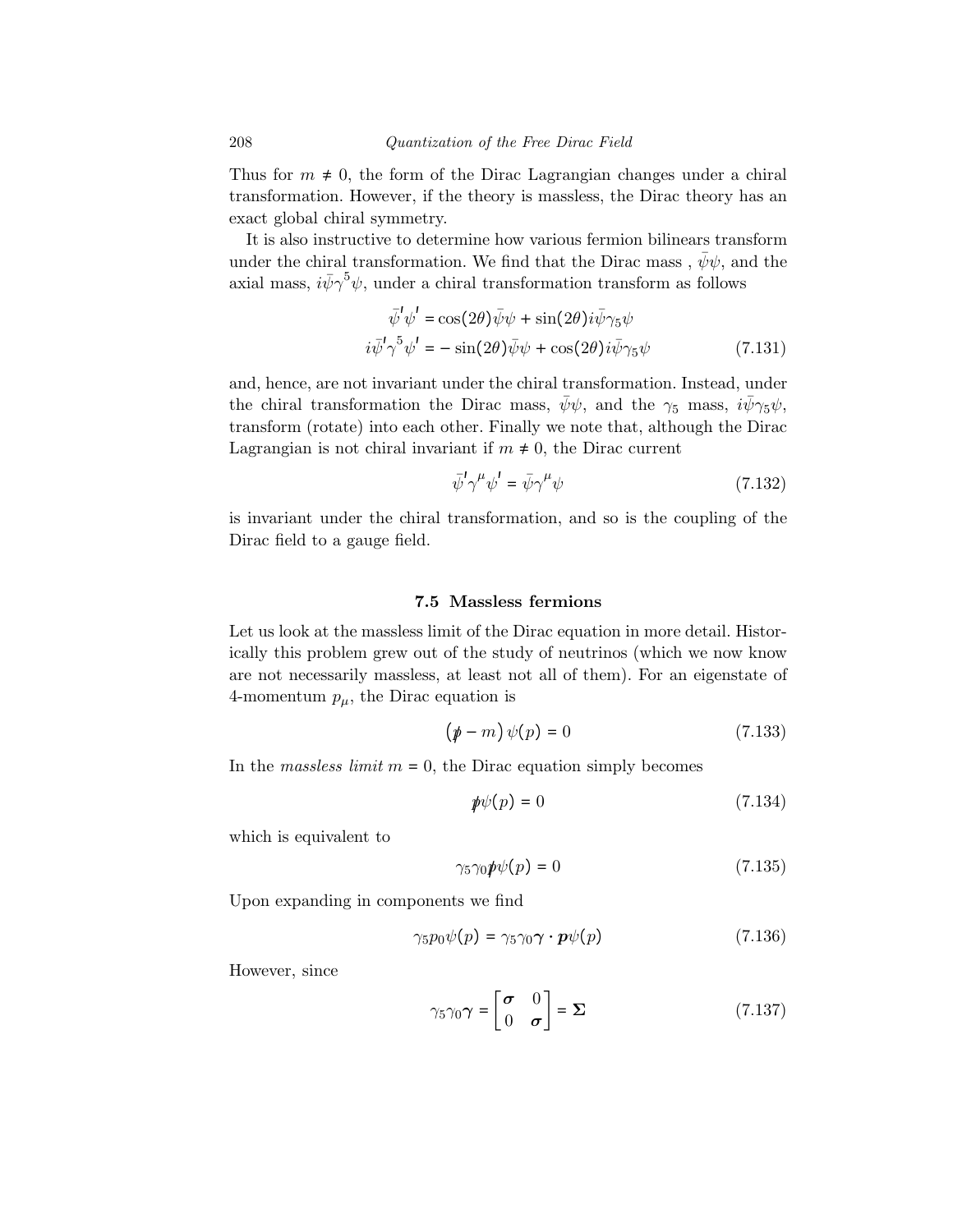7.5 Massless fermions 209

we can write

$$
\gamma_5 p_0 \psi(p) = \Sigma \cdot p \psi(p) \tag{7.138}
$$

Thus, the *chirality*  $\gamma_5$  is equivalent to the *helicity*  $\Sigma \cdot p$  of the state (only in the massless limit!). This suggests the introduction of the chiral basis in which  $\gamma_5$  is diagonal,

$$
\gamma_0 = \begin{pmatrix} 0 & -I \\ -I & 0 \end{pmatrix} \qquad \gamma_5 = \begin{pmatrix} I & 0 \\ 0 & -I \end{pmatrix}, \qquad \gamma = \begin{pmatrix} 0 & \sigma \\ -\sigma & 0 \end{pmatrix} \tag{7.139}
$$

In this basis the massless Dirac equation becomes

$$
\begin{pmatrix} \sigma & 0 \\ 0 & \sigma \end{pmatrix} \cdot \boldsymbol{p} \psi(p) = \begin{pmatrix} I & 0 \\ 0 & -I \end{pmatrix} p_0 \psi(p) \tag{7.140}
$$

Let us write the 4-spinor  $\psi$  in terms of two 2-spinors of the form

$$
\psi = \begin{pmatrix} \psi_R \\ \psi_L \end{pmatrix} \tag{7.141}
$$

in terms of which the Dirac equation decomposes into two separate equations for each chiral component,  $\psi_R$  and  $\psi_L$ . Thus the *right handed* (positive chirality) component  $\psi_R$  satisfies the Weyl equation

$$
(\boldsymbol{\sigma} \cdot \boldsymbol{p} - p_0) \psi_R = 0 \tag{7.142}
$$

while the *left handed* (negative chirality) component satisfies instead

$$
(\boldsymbol{\sigma} \cdot \boldsymbol{p} + p_0) \psi_L = 0 \tag{7.143}
$$

Hence, one massless Dirac spinor is equivalent to two Weyl spinors.

We conclude that a theory of free massless Dirac fermions has a global chiral symmetry. It is natural to assume that it must also have a locally conserved chiral (axial) current, that we will denote by  $j_{\mu}^{5}$ . An elementary calculation derives the result

$$
j_{\mu}^{5} = i\bar{\psi}\gamma^{5}\gamma_{\mu}\psi\tag{7.144}
$$

However, we also know that the Dirac theory has a global  $U(1)$  phase symmetry which, when coupled to the vector field  $A_\mu$ , becomes local  $U(1)$  gauge invariance, and has a locally conserved gauge current,  $j_{\mu} = \psi \gamma_{\mu} \psi$ . We will see in chapter 20 that in an interacting theory its UV divergencies makes it impossible for both currents to be simultaneously conserved and that, if the theory is to be gauge-invariant, then the chiral current cannot not conserved. In other words, a classically conserved current may not be conserved at the quantum level. The phenomenon of non-conservation at the quantum